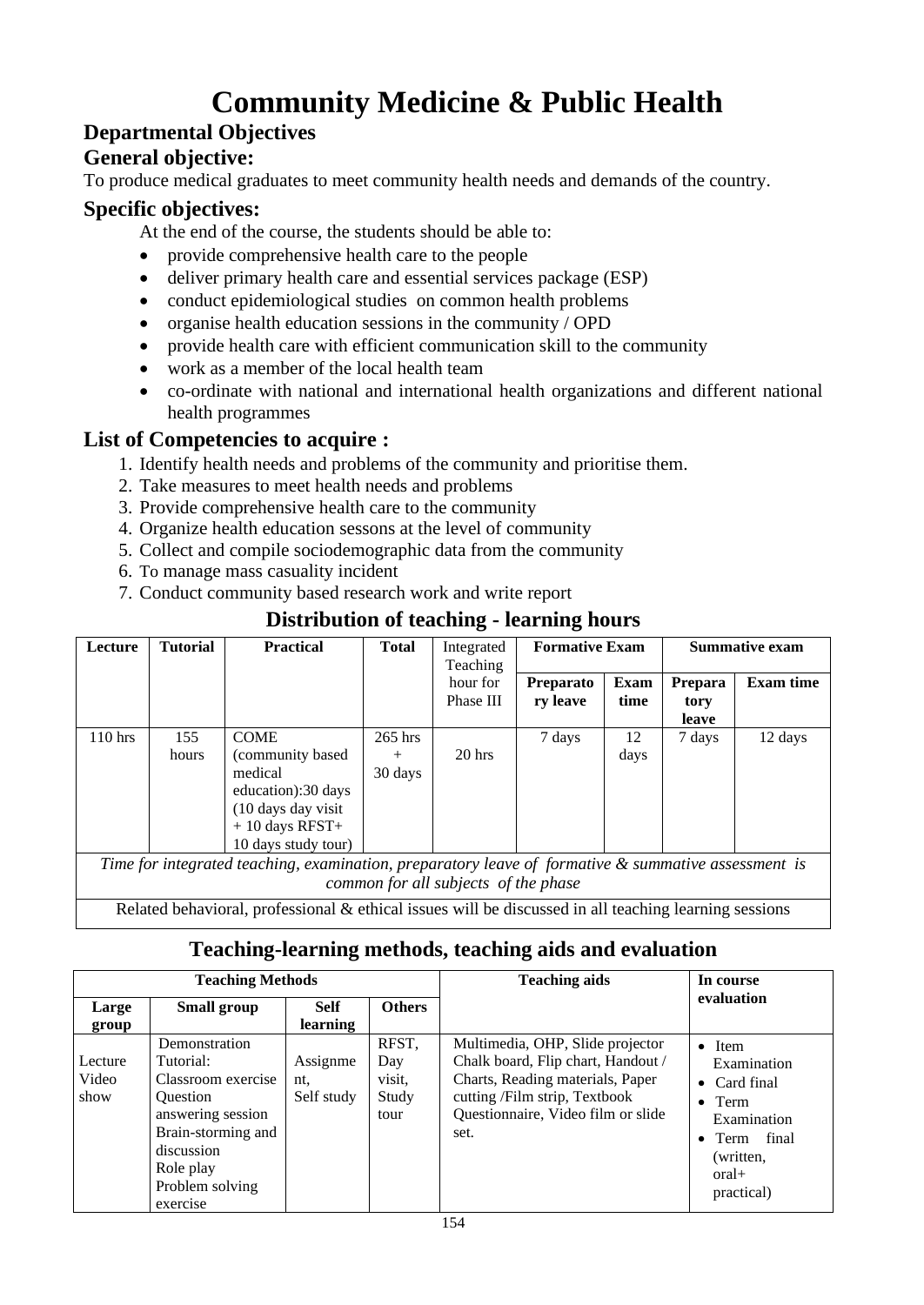#### **3 rd Professional Examination :**

#### **Marks distribution of Assessment of Community Medicine & Public Health: Total marks – 300**

- Written  $= 100$  20 marks MCQ (50% Multiple True and False (MTF) + 50% Single Base answer (SBA), 70 marks (25% Structred Eassy Question (SEQ) + 75% Short Ansewe Question (SAQ) 10 marks: Formative assessment
- Structured oral examination= 100
- Practical (Conventional Practical / OSPE, RFST including Survey Report, Study Tour Report and Report on Day Visit)  $=100$

#### **Related Equipments:**

Weighing machine, Sakip's tape/Measuring tape, Growth chart, Specimen and model, Posters and diagram, Laboratory equipment (to be procured)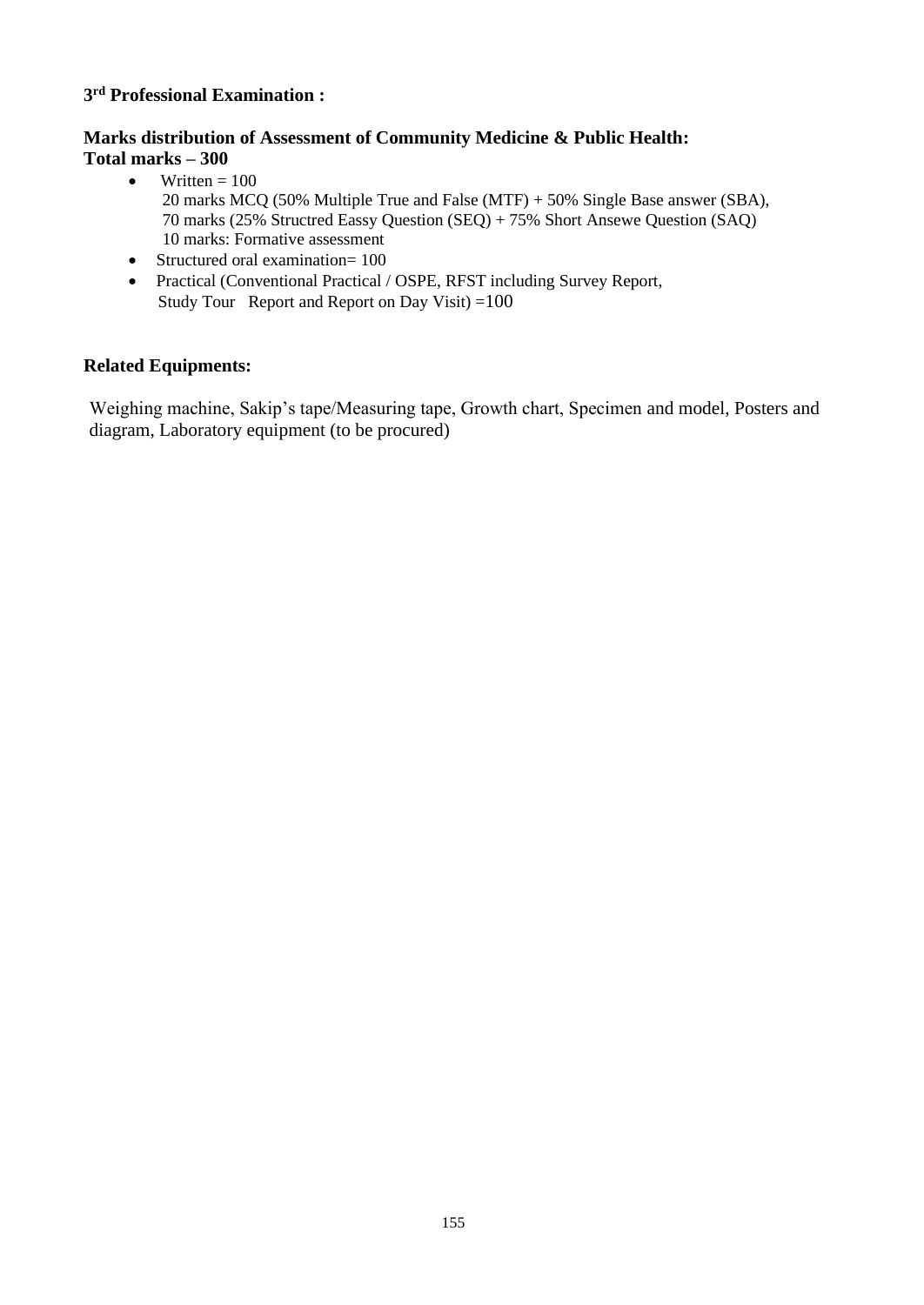## **Learning Objectives and Course Contents in Community Medicine & Publi Health**

### **Concept of Public Health, Community Medicine, Health and Disease**

| <b>Learning Objectives</b>                                       | <b>Contents</b>                                    | <b>Teaching</b> |
|------------------------------------------------------------------|----------------------------------------------------|-----------------|
|                                                                  |                                                    | hours           |
|                                                                  | <b>CORE</b>                                        |                 |
| Students will be able to:                                        | • Concept of Public Health and Community Medicine  |                 |
| define:                                                          |                                                    | $L = 12$        |
| Community,                                                       | Concept of Health and Disease                      | $T = 12$        |
| Community medicine,                                              |                                                    |                 |
| Public Health,                                                   | Common Health and Social problems<br>$\bullet$     |                 |
| Comprehensive health care,                                       |                                                    |                 |
| Hygiene,                                                         | • Health Team Concept                              |                 |
| Health, Disease,                                                 |                                                    |                 |
| Preventive medicine,                                             | Changing concepts of Public Health and Health      |                 |
| Social medicine,                                                 |                                                    |                 |
| Family medicine                                                  | Natural history of disease<br>$\bullet$            |                 |
| 2. explain epidemiological triad in causation of disease         |                                                    |                 |
| 3. classify agents for causation of diseases                     | Indicators and Determinants of Health<br>$\bullet$ |                 |
| 4. list the host factors responsible for diseases                |                                                    |                 |
| 5. describe the environmental factors of disease causation       | Prevention and Intervention of Diseases            |                 |
| 6. illustrate the natural history of disease.                    |                                                    |                 |
| 7. describe the multifactorial aetiology of disease              | <b>Characteristics of Ideal Health Care</b>        |                 |
| 8. describe social factors related to health                     |                                                    |                 |
| 9. mention the health indicators and their interpretations       |                                                    |                 |
| 10. describe common health and social problems of Bangladesh     |                                                    |                 |
| 11. Able to conduct health education session/counselling session |                                                    |                 |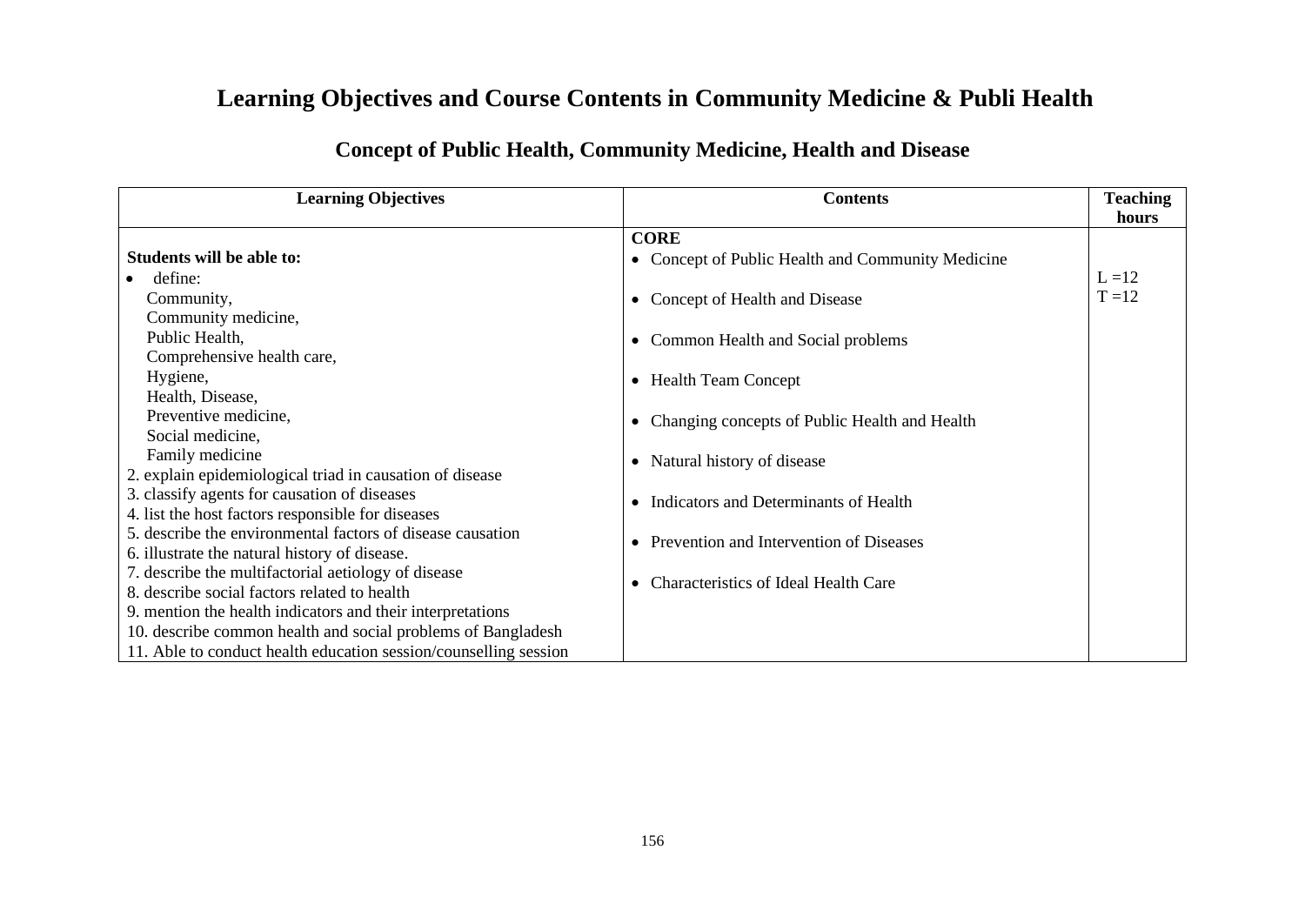| <b>Learning Objectives</b> | <b>Contents</b>                                                | <b>Teaching</b> |
|----------------------------|----------------------------------------------------------------|-----------------|
|                            |                                                                | hours           |
|                            | <b>CORE</b>                                                    |                 |
| Students will be able to:  | Concept of                                                     |                 |
| define and describe        | <b>Behaviour</b>                                               | $L = 4$         |
| <b>Behaviour</b>           | Behavioural science                                            | $T = 8$         |
| Behavioural science        | Psychology                                                     |                 |
| Psychology                 | Sociology                                                      |                 |
| Sociology                  | Society, Family, Culture                                       |                 |
| Society, Family, Culture   | Motive and Motivation                                          |                 |
| Motive and Motivation      | ledership                                                      |                 |
| ledership                  | Personality and IQ                                             |                 |
| Personality and IQ         | perception, cognition, learning, motivation, emotion, attitude |                 |
|                            |                                                                |                 |

### **Behavioural Science**

### **Health Communication & Health Education**

| <b>Learning Objectives</b>                                       | <b>Contents</b>                        | <b>Teaching</b> |
|------------------------------------------------------------------|----------------------------------------|-----------------|
|                                                                  |                                        | hours           |
| <b>Health Communication</b>                                      | <b>CORE</b>                            |                 |
| Students will be able to:                                        | <b>Health Communications:</b>          | $L = 4$         |
| define and classify communication                                | Definition of communication            | $T = 8$         |
| state functions of communication                                 | Classification of communication        |                 |
| state the elements of communication                              | Functions of communication             |                 |
| classify methods and media for communication                     | Elements of communication              |                 |
| mention communication skills                                     | Barriers of communication<br>$\bullet$ |                 |
| describe barriers of communication                               | Media and methods of communication     |                 |
| <b>Health Education</b>                                          | <b>Health Education:</b>               |                 |
| Students will be able to:                                        | Definition of health education         |                 |
| define health education                                          | Objectives                             |                 |
| state the objectives, principles, contents, approaches of health | Contents                               |                 |
| education                                                        | Principles                             |                 |
| state the stages of adoption of new ideas and practices          | Approaches                             |                 |
| conduct individual $&$ group counseling session                  | Stages of adoption of a new idea       |                 |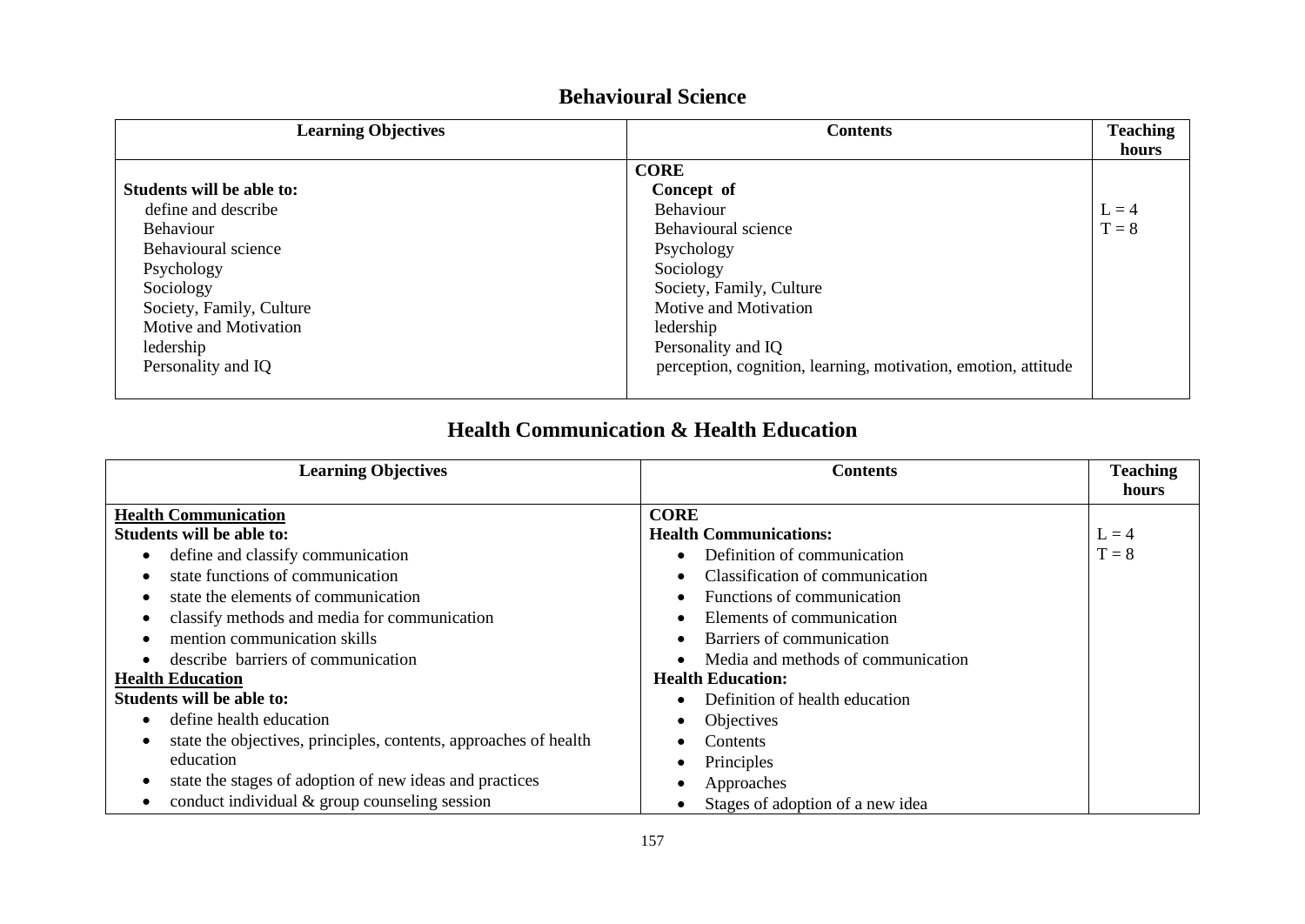| <b>Medical Entomology</b>                                                                                                                                                                                                                                     |                                                                                                                                                                                           |                          |  |
|---------------------------------------------------------------------------------------------------------------------------------------------------------------------------------------------------------------------------------------------------------------|-------------------------------------------------------------------------------------------------------------------------------------------------------------------------------------------|--------------------------|--|
| <b>Learning Objectives</b>                                                                                                                                                                                                                                    | Contents                                                                                                                                                                                  | <b>Teaching</b><br>hours |  |
| Students will be able to:<br>define and classify arthropods of medical importance<br>describe the lifecycle of important arthropods<br>enumerate the vector borne diseases<br>describe the principles of vector control measures<br>use specific insecticides | • Classification of Arthropods of medical importance<br>• Lifecycle of mosquito, sand fly<br>Arthropod-borne diseases.<br>Principles of Vector/Arthropod control measures<br>Insecticides | $L = 4$<br>$T = 6$       |  |

## **Research Methodology and Biostatistics**

| <b>Learning Objectives</b>                                                                                                                                                                                                                                                                                                                                                                                                                               | <b>Contents</b>                                                                                                                                                                                                                                                                                                                                                                                                     | <b>Teaching</b>             |
|----------------------------------------------------------------------------------------------------------------------------------------------------------------------------------------------------------------------------------------------------------------------------------------------------------------------------------------------------------------------------------------------------------------------------------------------------------|---------------------------------------------------------------------------------------------------------------------------------------------------------------------------------------------------------------------------------------------------------------------------------------------------------------------------------------------------------------------------------------------------------------------|-----------------------------|
|                                                                                                                                                                                                                                                                                                                                                                                                                                                          |                                                                                                                                                                                                                                                                                                                                                                                                                     | hours                       |
| <b>Research methodology</b><br>Students will be able to:<br>Define research<br>Identify defferent importance of research<br>Mention the research desigine<br>Develop research Protocol<br>Formulate research objective<br>Design research questionere<br>Mention the Methodes of data collection<br>(quantitative and qualitative)<br>define: study population, sample, sample size;<br>describe sampling techniques<br>perpered research report writing | definition of research<br>importence of research<br>types of research design<br>development and stapes of research protocol<br>formulation of research objective<br>general and specific<br>preperatuon of research questionnaire<br>different methods of data collection<br>definition and difference of population and sample<br>calculation of sample size<br>types of sampling<br>preparation of report writing | $L_{10}$<br>T <sub>13</sub> |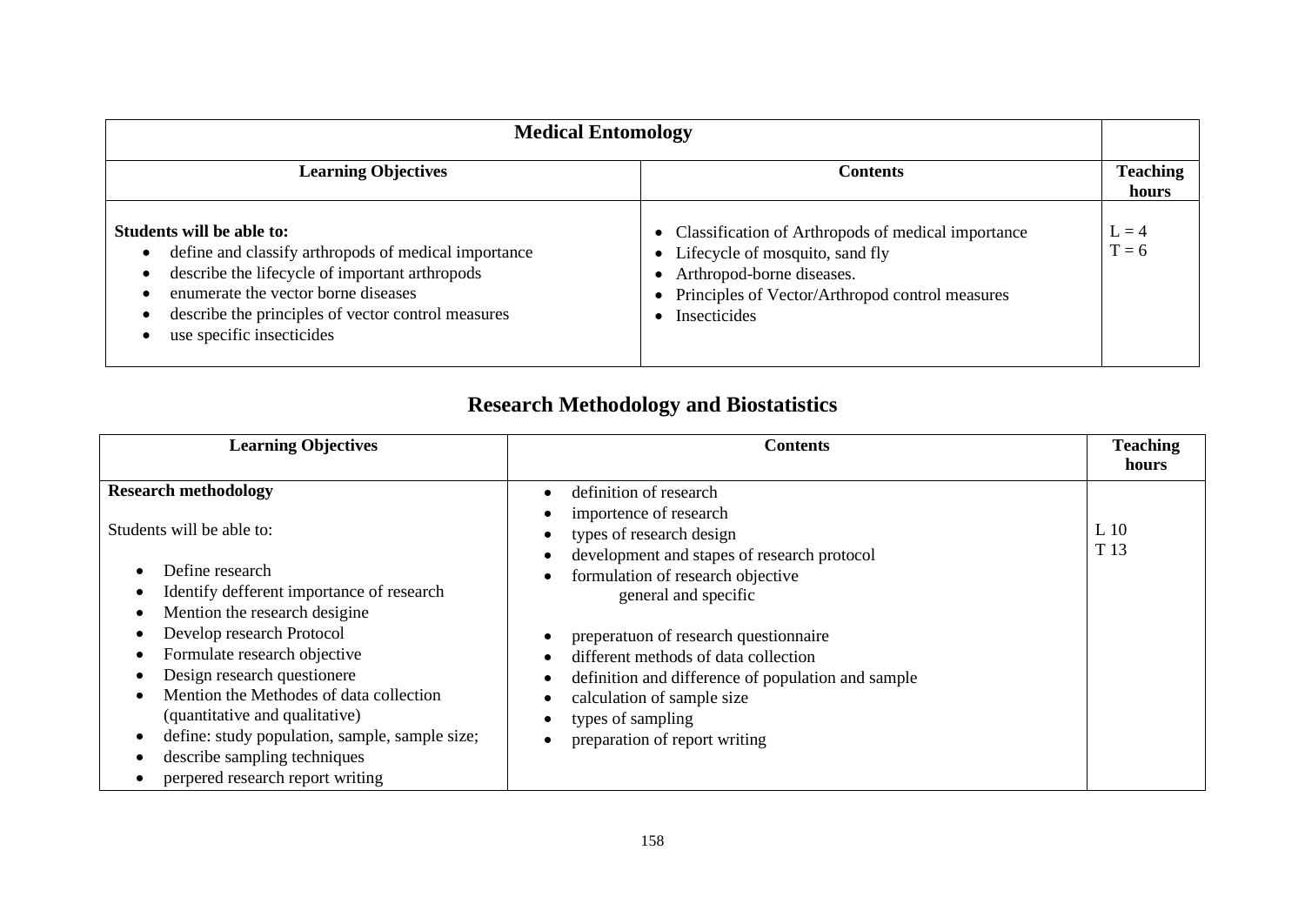| <b>Biostatistics</b><br><b>Students will be able to:</b><br>define Bio-statistics and Vital statistics<br>define and classify data<br>define and classify variable<br>calculate central tendency: mean, median, mode<br>calculate measure dispersion:<br>variance, standard deviation (SD)<br>analyse and present data accordingly such as:<br>$\bullet$<br>table and graphs etc.<br>describe normal distribution curve<br>Mention the Concept of health economics | Introduction to Bio-statistics<br>Uses of Bio-statistics<br>Vital statistics<br>Data and Variable<br>Methods and Tools of data collection<br>Interpretation of data<br>Analysis and Presentation of data<br>$\bullet$<br>Measures of central tendency<br>Measures of dispersion<br>Normal distribution curve.<br>Health economics |                     |  |
|--------------------------------------------------------------------------------------------------------------------------------------------------------------------------------------------------------------------------------------------------------------------------------------------------------------------------------------------------------------------------------------------------------------------------------------------------------------------|-----------------------------------------------------------------------------------------------------------------------------------------------------------------------------------------------------------------------------------------------------------------------------------------------------------------------------------|---------------------|--|
| <b>Environment &amp; Health</b>                                                                                                                                                                                                                                                                                                                                                                                                                                    |                                                                                                                                                                                                                                                                                                                                   |                     |  |
| <b>Learning Objectives</b>                                                                                                                                                                                                                                                                                                                                                                                                                                         | <b>Contents</b>                                                                                                                                                                                                                                                                                                                   | <b>Teaching hrs</b> |  |
| <b>Students will be able to:</b>                                                                                                                                                                                                                                                                                                                                                                                                                                   | Environment and its components<br>$\bullet$                                                                                                                                                                                                                                                                                       |                     |  |
|                                                                                                                                                                                                                                                                                                                                                                                                                                                                    |                                                                                                                                                                                                                                                                                                                                   |                     |  |
| define environment and describe its components                                                                                                                                                                                                                                                                                                                                                                                                                     | climet changes and global worming                                                                                                                                                                                                                                                                                                 |                     |  |
| state climet changes and global worming<br>$\bullet$                                                                                                                                                                                                                                                                                                                                                                                                               | Water                                                                                                                                                                                                                                                                                                                             |                     |  |
| Water                                                                                                                                                                                                                                                                                                                                                                                                                                                              | Safe and wholesome water                                                                                                                                                                                                                                                                                                          |                     |  |
| mention the criteria of safe and wholesome water<br>$\bullet$                                                                                                                                                                                                                                                                                                                                                                                                      | Sources, uses and requirement of water<br>٠                                                                                                                                                                                                                                                                                       |                     |  |
| state the sources, uses and requirement of water<br>mention types of water impurities<br>$\bullet$                                                                                                                                                                                                                                                                                                                                                                 | Water impurities<br>Principles and methods of purification of water<br>٠                                                                                                                                                                                                                                                          |                     |  |
| explain the principles and methods of purification of<br>$\bullet$                                                                                                                                                                                                                                                                                                                                                                                                 | Water quality standards for drinking water<br>$\bullet$                                                                                                                                                                                                                                                                           |                     |  |
| water                                                                                                                                                                                                                                                                                                                                                                                                                                                              | Water borne diseases                                                                                                                                                                                                                                                                                                              |                     |  |
| state the water quality standards for drinking water                                                                                                                                                                                                                                                                                                                                                                                                               |                                                                                                                                                                                                                                                                                                                                   |                     |  |
| state the water borne diseases                                                                                                                                                                                                                                                                                                                                                                                                                                     |                                                                                                                                                                                                                                                                                                                                   |                     |  |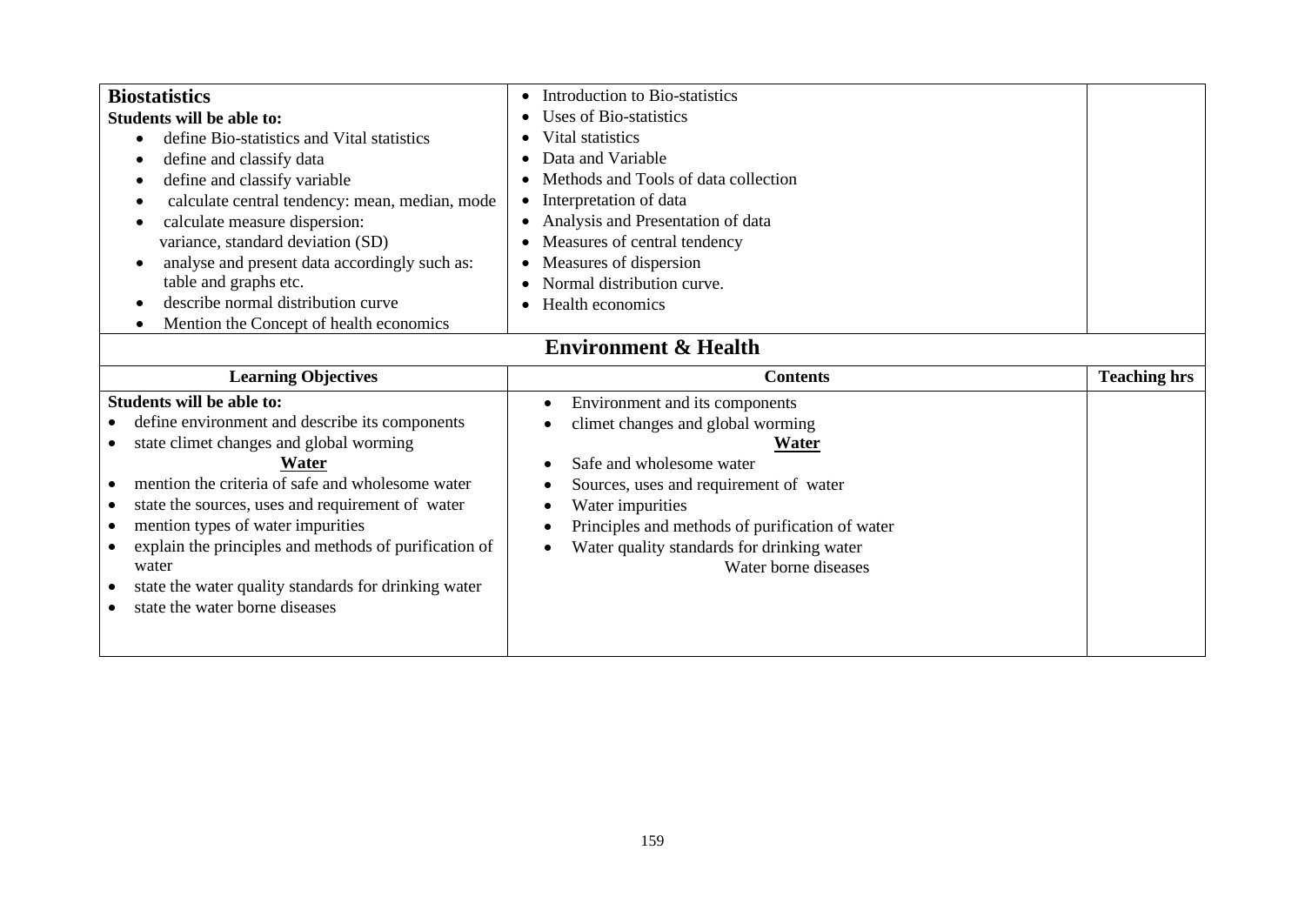|           | <b>Learning Objectives</b>                                             |           | <b>Contents</b>                                             | <b>Teaching hrs</b> |
|-----------|------------------------------------------------------------------------|-----------|-------------------------------------------------------------|---------------------|
|           | Students will be able to:                                              |           | Air and ventilation                                         |                     |
|           | Air and ventilation                                                    | $\bullet$ | Composition of air                                          | $L = 06$            |
|           | state the composition of air and indicators of air pollution           |           | Air pollutants and their sources                            | $T = 08$            |
|           | state the air pollutants and their sources                             |           | Indicators of air pollution                                 |                     |
|           | describe the effects of air pollution on health                        |           | Effects of air pollution on health                          |                     |
| $\bullet$ | describe the methods of prevention and control of air pollution        |           | Methods of prevention and control of air pollution          |                     |
|           | define and classify ventilation                                        |           | Ventilation                                                 |                     |
|           | describe effects of ill ventilation on health                          |           | Climate change and green house effect                       |                     |
| $\bullet$ | describe the impact of climate change and global green house effect    |           | Light                                                       |                     |
|           | Light                                                                  | ٠         | Criteria of good lighting                                   |                     |
| $\bullet$ | state criteria of good lighting                                        |           | Measurements of light                                       |                     |
|           | mention measurements of light                                          |           | Effect of improper lighting on health                       |                     |
| ٠         | describe effect of improper lighting on health                         |           | <b>Noise</b>                                                |                     |
|           | <b>Noise</b>                                                           |           | Sources and properties of noise                             |                     |
|           | describe the sources and properties of noise                           |           | Acceptable noise levels                                     |                     |
|           | mention the acceptable noise levels                                    |           | Effects of noise exposure                                   |                     |
|           | state effects of noise exposure                                        |           | Control measures of noise                                   |                     |
| ٠         | describe the control measures of noise                                 |           | Radiation                                                   |                     |
|           | Radiation                                                              |           | Sources and types of radiation                              |                     |
| $\bullet$ | state the sources and types of radiation                               |           | Effects of radiation on health                              |                     |
|           | state effects of radiation on health                                   |           | Measures of radiation protection                            |                     |
|           | describe measures of radiation protection                              |           |                                                             |                     |
|           | <b>Housing</b>                                                         |           | <b>Housing</b>                                              |                     |
|           | state the criteria of healthful housing and housing standards          |           | • Criteria of healthful housing                             |                     |
| ٠         | describe the effects of poor housing<br><b>Disposal of solid waste</b> |           | • Housing standards                                         |                     |
|           | define solid waste and mention its sources                             |           | • Effects of poor housing<br><b>Disposal of solid waste</b> |                     |
|           | mention health hazards of solid wastes                                 |           | • Solid waste and its sources                               |                     |
| $\bullet$ | state the methods of solid wastes disposal and medical biotechnology   |           | • Methods of disposal and medical biotechnology             |                     |
|           | <b>Excreta disposal</b>                                                |           | • Health hazards of solid wastes                            |                     |
| $\bullet$ | state the methods of excreta disposal                                  |           | <b>Excreta disposal</b>                                     |                     |
|           | explain sanitation barrier                                             |           | • Methods of excreta disposal                               |                     |
|           | mention the diseases borne by human excreta                            |           | • Sanitation barrier                                        |                     |
|           |                                                                        |           | • Diseases borne by human excreta                           |                     |

#### **Environment & Health**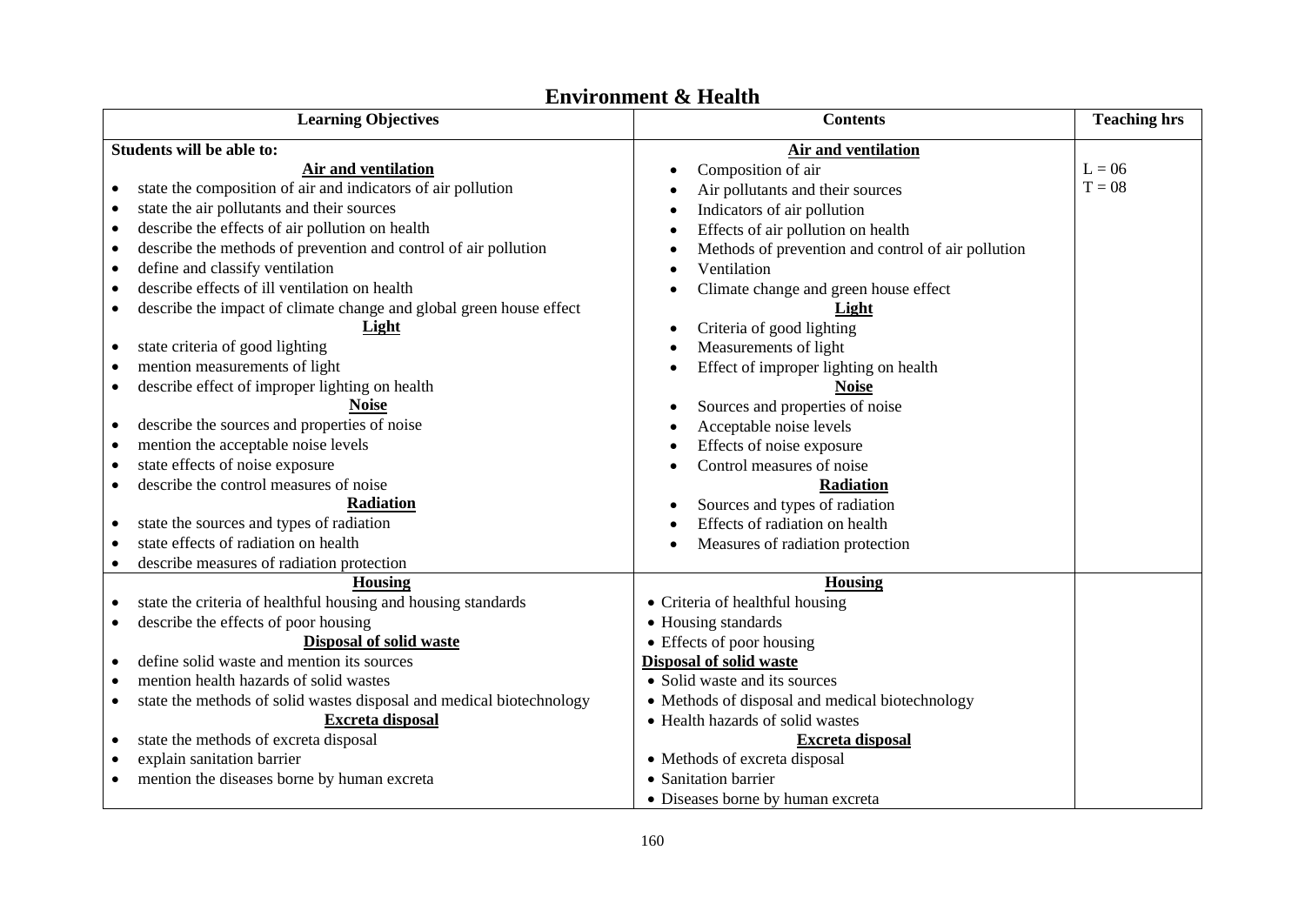## **Immunity, Immunization**

| <b>Learning Objectives</b>                                                                                                                                                                                                                                                                                                                                                                                               | <b>Contents</b>                                                                                                                                                                                                                              | <b>Teaching hrs</b> |
|--------------------------------------------------------------------------------------------------------------------------------------------------------------------------------------------------------------------------------------------------------------------------------------------------------------------------------------------------------------------------------------------------------------------------|----------------------------------------------------------------------------------------------------------------------------------------------------------------------------------------------------------------------------------------------|---------------------|
| Student will be able to<br>define and classify immunity<br>classify immunizing agents<br>state immunization schedule<br>3.<br>list adverse effects ollowing immunization<br>4.<br>explain herd immunity<br>5.<br>describe EPI and NID<br>6.<br>define cold chain and mention its equipments<br>explain the importance of maintaining cold chain at different levels<br>8.<br>describe left out and drop out in EPI<br>9. | <b>CORE</b><br><b>Immunity and Immunization</b><br>Immunization<br>Immunizing agents<br>Immunization schedule (EPI schedule)<br>Adverse Events following Immunization<br>Herd immunity<br>EPI and NID<br>Cold chain<br>Left out and drop out | $L = 4$<br>$T = 8$  |

## **Public Health Nutrition**

| <b>Learning Objectives</b>                                              | <b>Contents</b>                                     | <b>Teaching hrs</b> |
|-------------------------------------------------------------------------|-----------------------------------------------------|---------------------|
| Students will be able to:                                               |                                                     |                     |
| classify food and its sources                                           | Types of foods and its sources                      | $L = 8$             |
| identify deficiency disorder of nutration                               | <b>Balanced diet</b>                                | $T = 8$             |
| assess nutritional status:                                              | Protein Energy Malnutrition (PEM)                   |                     |
| collect, record and interpret the data on Road to Health Card (growth   | Impotant Vitamins and their deficiency diseases.    |                     |
| chart)                                                                  | deficiency disorder of Important Minerals and trace |                     |
| estimate BMI                                                            | elements                                            |                     |
| identify different types of Vitamin deficiency disorder                 | Assessment of nutritional status                    |                     |
| state minerals and trace elements essential for health                  | Calorie requirements of different groups            |                     |
| assess the prevalence and types of malnutrition in the community by     | Food borne, milk borne diseases and food toxins     |                     |
| different methods:                                                      | Pasteurization                                      |                     |
| dietary survey<br>a.                                                    | Food adulteration, additives and fortification      |                     |
| anthropometry<br>b.                                                     | Humanization of cow's milk                          |                     |
| clinical examination                                                    |                                                     |                     |
| enumerate the food borne, milk borne diseases and food intoxication     |                                                     |                     |
| state methods of milk purification, specially process of pasteurization |                                                     |                     |
| state the process of humanization of cow's milk, explain balanced diet  |                                                     |                     |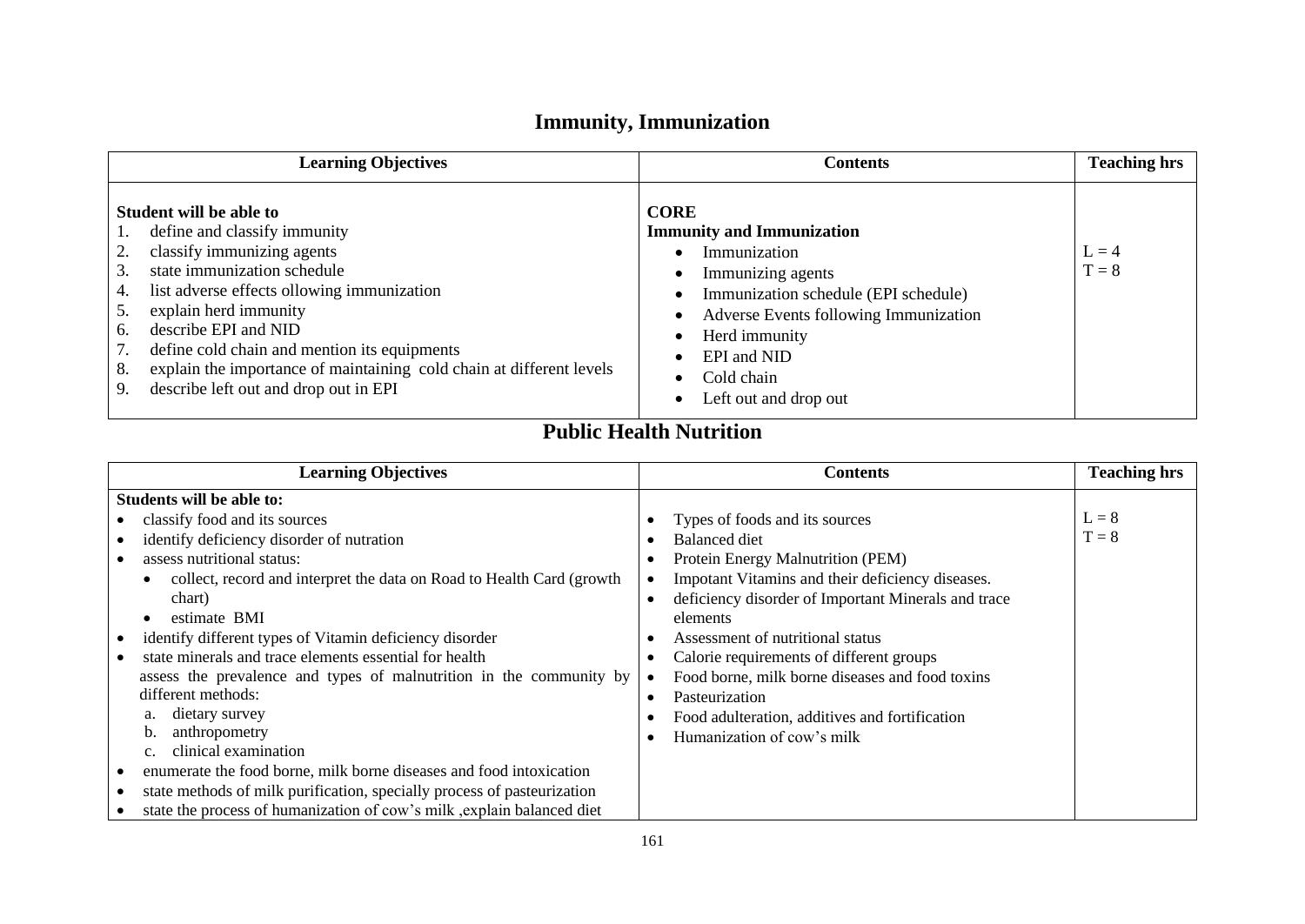| <b>Learning Objectives</b>                                                 | <b>Contents</b>                                                                                | <b>Teaching</b><br>hours |
|----------------------------------------------------------------------------|------------------------------------------------------------------------------------------------|--------------------------|
|                                                                            |                                                                                                |                          |
| <b>Students will be able to:</b>                                           |                                                                                                |                          |
| define epidemiology<br>$\bullet$                                           | Classification of epidemiological studies<br>Description of descriptive and analytical studies | L 14                     |
| state the aims and use of epidemiology<br>$\bullet$                        | Characteristics of experimental studies                                                        | T 16                     |
| explain the components of epidemiology<br>$\bullet$                        | Different between cross-sectional and longitudinal; cohort and                                 |                          |
| define terms related to epidemiology:<br>$\bullet$                         | case-control studies                                                                           |                          |
| Communicable disease, Non-communicable disease, Infection, Infestation,    | Steps of investigations of an epidemic Outbreak                                                |                          |
| Contamination, Infectious disease, Contagious disease, Period of           | Definition, classification , types and uses of screening                                       |                          |
| communicability, Incubation period. Sporadic disease, Endemic disease,     | specificity, sensitivity, validity, reliability                                                |                          |
| Epidemic disease, Pandemic disease, Zoonotic disease, Disease              | source and reservoir                                                                           |                          |
| Elimination, Eradication,<br>prevention,<br>Disease control,<br>Isolation, | modes of transmission of diseases                                                              |                          |
| Quarantine                                                                 | interruption of modes of disease transmission                                                  |                          |
|                                                                            | criteria of a susceptible host                                                                 |                          |
| describe Epidemiological triad<br>٠                                        |                                                                                                |                          |
| state the approaches, measurments and tools of epidemiology                | definition and explanation of community diagnosis and                                          |                          |
| classify epidemiological studies                                           | community treatment                                                                            |                          |
| describe descriptive and analytical studies<br>$\bullet$                   |                                                                                                |                          |
| state the characteristics of experimental studies<br>$\bullet$             |                                                                                                |                          |
| distinguish between cross-sectional and longitudinal; cohort and           |                                                                                                |                          |
| case-control studies                                                       |                                                                                                |                          |
| describe the steps of investigations of an epidemic Outbreak<br>٠          |                                                                                                |                          |
| define and classify screening                                              |                                                                                                |                          |
| define specificity, sensitivity, validity, reliability and predictive      |                                                                                                |                          |
| value of a screening test                                                  |                                                                                                |                          |
| define and classify source and reservoir                                   |                                                                                                |                          |
| explain modes of transmission of diseases<br>$\bullet$                     |                                                                                                |                          |
| describe the interruption of modes of disease transmission                 |                                                                                                |                          |
| describe the criteria of a susceptible host                                |                                                                                                |                          |
| describe the host defence mechanism                                        |                                                                                                |                          |
| explain the steps for controlling the reservoir of infectious diseases     |                                                                                                |                          |
| define and explain community diagnosis and community treatment             |                                                                                                |                          |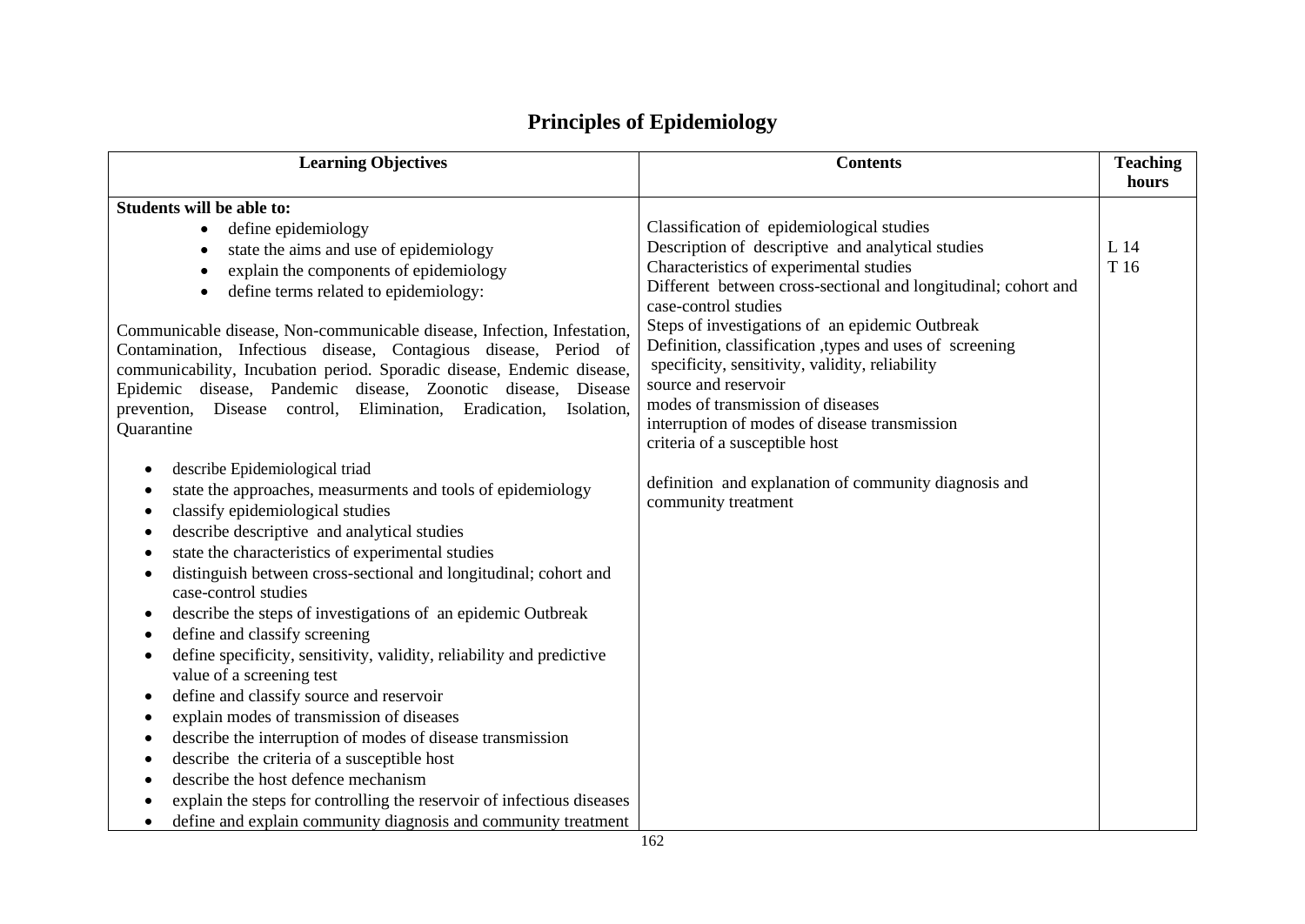| <b>Learning Objectives</b>                                                                                                                                                                                                                                                                                                                                                                                              |                                                                                                                                                                                                                                                                                                                                                                                                                                                                                                                                                                                                                                                            | <b>Teaching</b>      |
|-------------------------------------------------------------------------------------------------------------------------------------------------------------------------------------------------------------------------------------------------------------------------------------------------------------------------------------------------------------------------------------------------------------------------|------------------------------------------------------------------------------------------------------------------------------------------------------------------------------------------------------------------------------------------------------------------------------------------------------------------------------------------------------------------------------------------------------------------------------------------------------------------------------------------------------------------------------------------------------------------------------------------------------------------------------------------------------------|----------------------|
| <b>Contents</b>                                                                                                                                                                                                                                                                                                                                                                                                         |                                                                                                                                                                                                                                                                                                                                                                                                                                                                                                                                                                                                                                                            | hours                |
| The students will be able to:<br>Define and diferrentiate between communicable and non<br>communicable disease<br>Identify the Impottant communical and non communicable disease<br>in Bangladesh<br>Identify Emerging and reemerging disease in Bangladesh<br>state the epidemiological determinants<br>explain risk factors of NCDs<br>describe the preventive measures of common health problems in<br>the community | <b>CORE</b><br>Definition and difference between CD and NCD<br>Epidemiology and Prevention of:<br><b>EPI</b> diseases<br>$\bullet$<br>Diarrhoeal diseases and Enteric fever<br>Malaria, Kala-azar, Filaria, Helminthiasis<br>TB and Leprosy<br>$\bullet$<br>Viral hepatitis, Dengue, ARI, SARS (Covid 19), Bird flu,<br>$\bullet$<br>Rabies, Yellow fever<br><b>AST STDs</b><br>$\bullet$<br><b>Emerging and Re-emerging Diseases</b><br>Epidemiology and Prevention of common non-communicable<br>diseases:<br>Hypertension, IHD<br>CVD (Stroke)<br>$\bullet$<br>Rheumatic fever and RHD<br>Cancer<br><b>Diabetes</b><br>٠<br>Obesity<br>Arsenicosis<br>٠ | $L = 15$<br>$T = 30$ |

## **Epidemiology of Communicable & Non-Communicable Disease (NCDs)**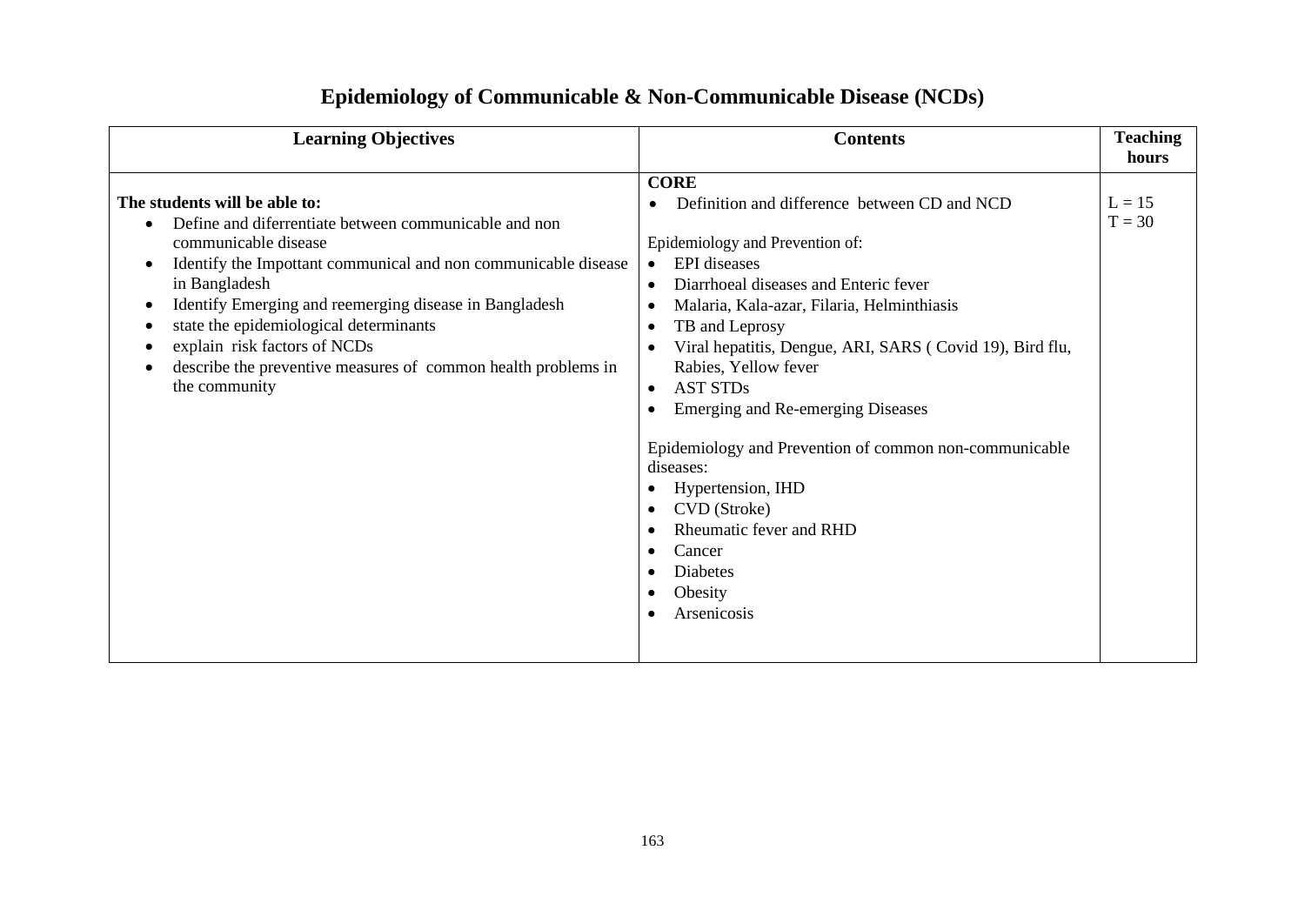| <b>Learning Objectives</b>                                                                                                                                                                                                                                                                                                                                                                                                                                                                                                                                                                                                                                          |                                                                                                                                                                                                                                                                                                                                                                                                                                                                                                           | <b>Teaching</b>    |
|---------------------------------------------------------------------------------------------------------------------------------------------------------------------------------------------------------------------------------------------------------------------------------------------------------------------------------------------------------------------------------------------------------------------------------------------------------------------------------------------------------------------------------------------------------------------------------------------------------------------------------------------------------------------|-----------------------------------------------------------------------------------------------------------------------------------------------------------------------------------------------------------------------------------------------------------------------------------------------------------------------------------------------------------------------------------------------------------------------------------------------------------------------------------------------------------|--------------------|
| <b>Contents</b>                                                                                                                                                                                                                                                                                                                                                                                                                                                                                                                                                                                                                                                     |                                                                                                                                                                                                                                                                                                                                                                                                                                                                                                           | hours              |
| <b>MCH</b><br>Students will be able to<br>define MMR, IMR<br>state the components of MCH<br>State factors influencing and measures for reducing maternal<br>and infant mortality and morbidity<br>define low birth weight baby and mention its risk factors of<br>$\bullet$<br>LBW<br>describe ANC, intranatal and postnatal care<br>state Concept, mention the recommended feeding practices in<br><b>IYCF</b><br>state the composition and preparation of complementary foods<br>explain advantages of breast feeding and disadvantages of<br>formula feeding<br>advise for domiciliary and Institutional delivery<br>identify high risk mother and at risk child | <b>MCH</b><br>IMR, MMR<br>High risk mothers and at risk child<br>Care of under-5 children, LBW<br>antenatal, intranatal and postnatal care, advices and<br>investigations<br>Concept, mention the recommended feeding practices in IYCF<br>Advantage and contraindication of BF<br>Disadvantages of formula feeding<br>Impontance of colostrum<br>What is Complementary Feeding (CF) and its importances<br>Domiciliary and institutional delivery<br><b>EMONC: Emergency Obstetric and Neonatal Care</b> | $L=10$<br>$T = 16$ |

### **MCH-FP & Demography**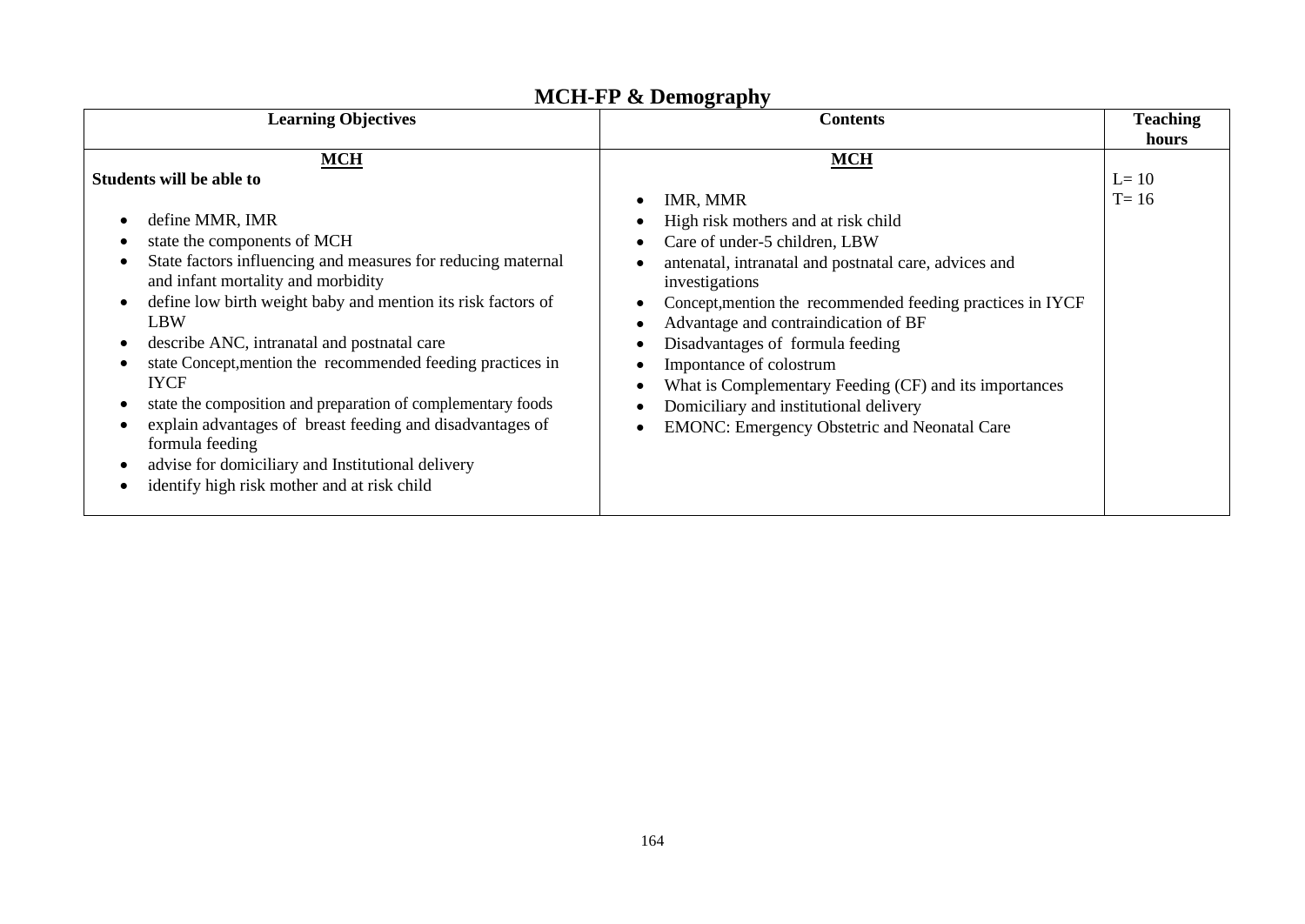| <b>Learning Objectives</b>                                                        | <b>Contents</b>                                       | <b>Teaching</b> |
|-----------------------------------------------------------------------------------|-------------------------------------------------------|-----------------|
| <b>Family planning</b>                                                            | <b>Family planning</b>                                | hours           |
|                                                                                   | Concept of family planning                            |                 |
| <b>Students will be able to</b>                                                   | Aims and objectives of family planning                |                 |
| describe the history and objective of FP in Bangladesh; FP 2020                   | Contraceptive methods (OCP,ECP)<br>$\bullet$          |                 |
| commitments and transition to FP 2030                                             | MR with use of medication(MRM) and difference with    |                 |
| state the aims and objectives of family planning<br>$\bullet$                     | emergency crontraceptive pills                        |                 |
| list the contraceptive methods with their advantages and disadvantages            | PPFP and post abortion /MR/MRM family planning        |                 |
| identify the candidates appropriate for different contraceptives<br>$\bullet$     | LAM-lactational amenorrhea method                     |                 |
| calculate safe period<br>$\bullet$                                                | Eligible and target couples, safe period<br>$\bullet$ |                 |
| define MR and abortion and state their indications                                | CPR, TFR, unmet need discontinuation rate             |                 |
| define eligible and target couples, CPR, TFR<br>٠                                 | MCH based family planning<br>$\bullet$                |                 |
| discuss MCH based family planning                                                 |                                                       |                 |
|                                                                                   | <b>Demography</b>                                     |                 |
| <b>Demography</b>                                                                 | Definition of demography<br>$\bullet$                 |                 |
|                                                                                   | Demographic processes<br>٠                            |                 |
| <b>Students will be able to</b>                                                   | Demographic transition and indices                    |                 |
|                                                                                   | Population pyramid<br>$\bullet$                       |                 |
| define demography                                                                 | Census<br>$\bullet$                                   |                 |
| state demographic processes<br>$\bullet$                                          | Fertility and its influencing factors                 |                 |
| discuss demographic stages<br>$\bullet$                                           |                                                       |                 |
| define fertility and mention its influencing factors<br>$\bullet$                 |                                                       |                 |
| define growth rate and population explosion<br>$\bullet$                          |                                                       |                 |
| enumerate the factors responsible for high growth rate in Bangladesh<br>$\bullet$ |                                                       |                 |
| calculate GR, GFR, TFR, and NRR<br>$\bullet$                                      |                                                       |                 |
| describe population pyramid<br>$\bullet$                                          |                                                       |                 |
| define and classify census                                                        |                                                       |                 |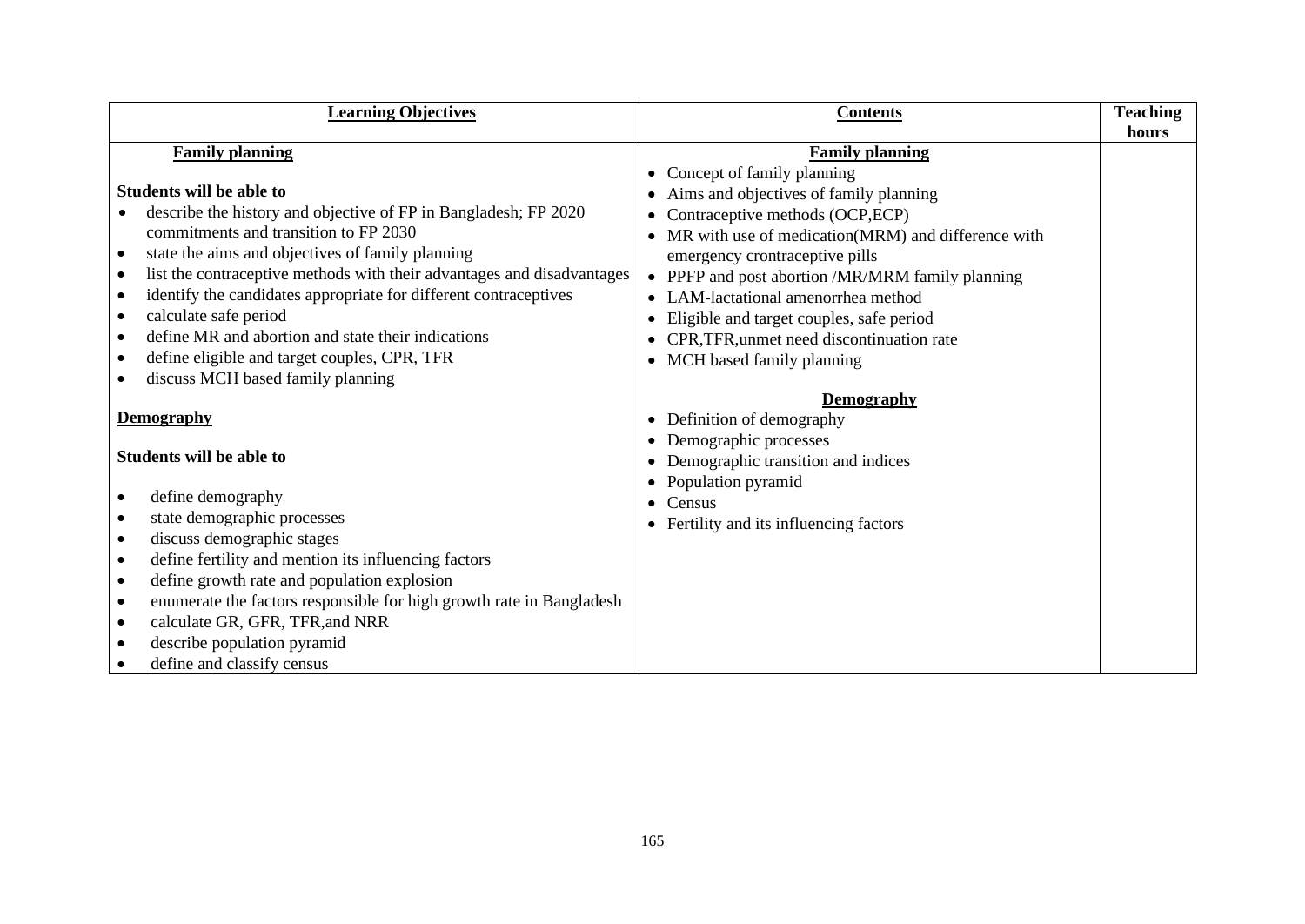| <b>Learning Objectives</b><br><b>Contents</b>                                                                                                                                                                                                                                                                                                                                                                                                                                                                                                                                                       |                                                                                                                                                                                                                                                                                                                                                           | <b>Teaching</b><br>hours |
|-----------------------------------------------------------------------------------------------------------------------------------------------------------------------------------------------------------------------------------------------------------------------------------------------------------------------------------------------------------------------------------------------------------------------------------------------------------------------------------------------------------------------------------------------------------------------------------------------------|-----------------------------------------------------------------------------------------------------------------------------------------------------------------------------------------------------------------------------------------------------------------------------------------------------------------------------------------------------------|--------------------------|
| Students will be able to:<br>state the objectives of school health programme<br>describe the aspects/components of school health service<br>mention the task of school health medical officer<br>state health problems of school children<br>state the school health emergencies<br>mention the activities of school health clinic                                                                                                                                                                                                                                                                  | <b>CORE</b><br>• Objectives of school health service<br>Aspects/components of school health service<br>Task of school health medical officer<br>Common Health problems of school children<br>School health emergencies<br>$\bullet$<br>School health clinic<br>Helpful school health environment<br>• Different types of school desk and their importance |                          |
| <b>Occupational Health</b>                                                                                                                                                                                                                                                                                                                                                                                                                                                                                                                                                                          |                                                                                                                                                                                                                                                                                                                                                           |                          |
| Students will be able to:<br>define occupational health and its objectives<br>٠<br>explain various occupational environments<br>list the common occupational health hazards<br>list the locally prevailing common occupational diseases with<br>$\bullet$<br>preventive strategies of :<br>Pneumoconiosis<br>a.<br>Occupational cancer<br>b.<br>Anthrax<br>C <sub>1</sub><br>d. Occupational dermatoses<br>describe the general measures of health protection in different<br>occupations<br>describe the health care facilities and safety measures for<br>industries<br>state employees' benefits | Occupational health and its objectives<br>$\bullet$<br>Occupational environment<br>Occupational health hazards<br>$\bullet$<br>Principles of prevention of occupational diseases<br>$\bullet$<br>Employees' benefits<br>$\bullet$                                                                                                                         | $L = 4$<br>$T = 6$       |

### **School Health Services**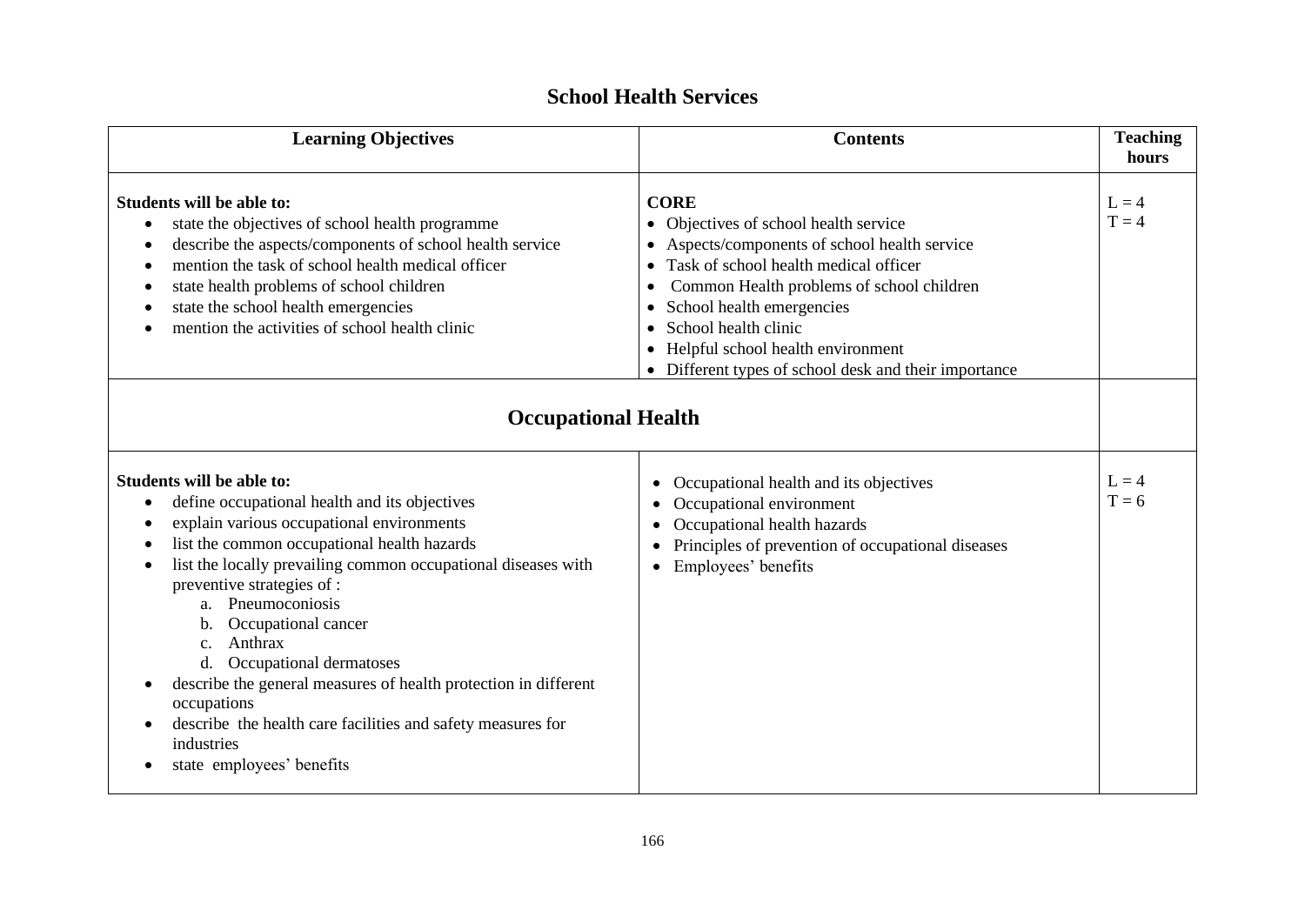| <b>Learning Objectives</b>  |                                                                                                                                                                                                                                                                                                                                                                                                                                                                                                                                                                                                                                                                                                                                                                                                                                                                                                                                                                                                                   | <b>Contents</b>                                                                         |                                                                                                                                                                                                                                                                                                                                                                                                                                                                                                                                                                              | <b>Teaching</b>    |
|-----------------------------|-------------------------------------------------------------------------------------------------------------------------------------------------------------------------------------------------------------------------------------------------------------------------------------------------------------------------------------------------------------------------------------------------------------------------------------------------------------------------------------------------------------------------------------------------------------------------------------------------------------------------------------------------------------------------------------------------------------------------------------------------------------------------------------------------------------------------------------------------------------------------------------------------------------------------------------------------------------------------------------------------------------------|-----------------------------------------------------------------------------------------|------------------------------------------------------------------------------------------------------------------------------------------------------------------------------------------------------------------------------------------------------------------------------------------------------------------------------------------------------------------------------------------------------------------------------------------------------------------------------------------------------------------------------------------------------------------------------|--------------------|
|                             |                                                                                                                                                                                                                                                                                                                                                                                                                                                                                                                                                                                                                                                                                                                                                                                                                                                                                                                                                                                                                   |                                                                                         |                                                                                                                                                                                                                                                                                                                                                                                                                                                                                                                                                                              | hours              |
| $\bullet$<br>$\bullet$<br>٠ | <b>Students will be able to:</b><br>define PHC and HFA, UHC<br>explain principles of PHC<br>list the components of PHC<br>list the components of ESP<br>involve community in identifying priority health problems<br>describe the organisational structure in delivery of PHC in<br>Bangladesh<br>mention the goal of Health For All (HFA) in the context of<br>Bangladesh<br>recognise important international health organizations and list their<br>programmes<br>discuss the national and international health organizations<br>describe activities of UH and FWC/Community Clinics those<br>rendering PHC<br>describe activities of GP/Traditional healer in context of PHC<br>describe different levels of health care services<br>state health related MDGs, SGDs ESP<br>state the important existing National Health Programmes and there<br>activities<br>state the global indicators of HFA<br>state the purpose and scope, evolution and diseases under<br>International Health Regulations [IHR]-2005 | $\bullet$<br>$\bullet$<br>$\bullet$<br>$\bullet$<br>$\bullet$<br>$\bullet$<br>$\bullet$ | Definition: HFA and PHC, UHC<br>Principles and components of PHC<br>Health related MDG and SDG<br>Components of ESP<br>Name and Activities of important existing national health<br>programmes<br>Organisational structure for the delivery of PHC<br>Goal and indicators of HFA by the year of 2000 AD<br>Levels of health care service delivery<br>Concept, purpose and scope, evolution and diseases under<br><b>IHR-2005</b><br><b>Impotant National organizations.</b><br>Important International health organizations:<br>WHO, UNICEF, RED CRESCENT, ICCDRB, CARE etc. | $L = 8$<br>$T = 8$ |

## **Health For All (HFA), Primary Health Care (PHC), Universal Health Coverage (UHC) & MDG, SDG**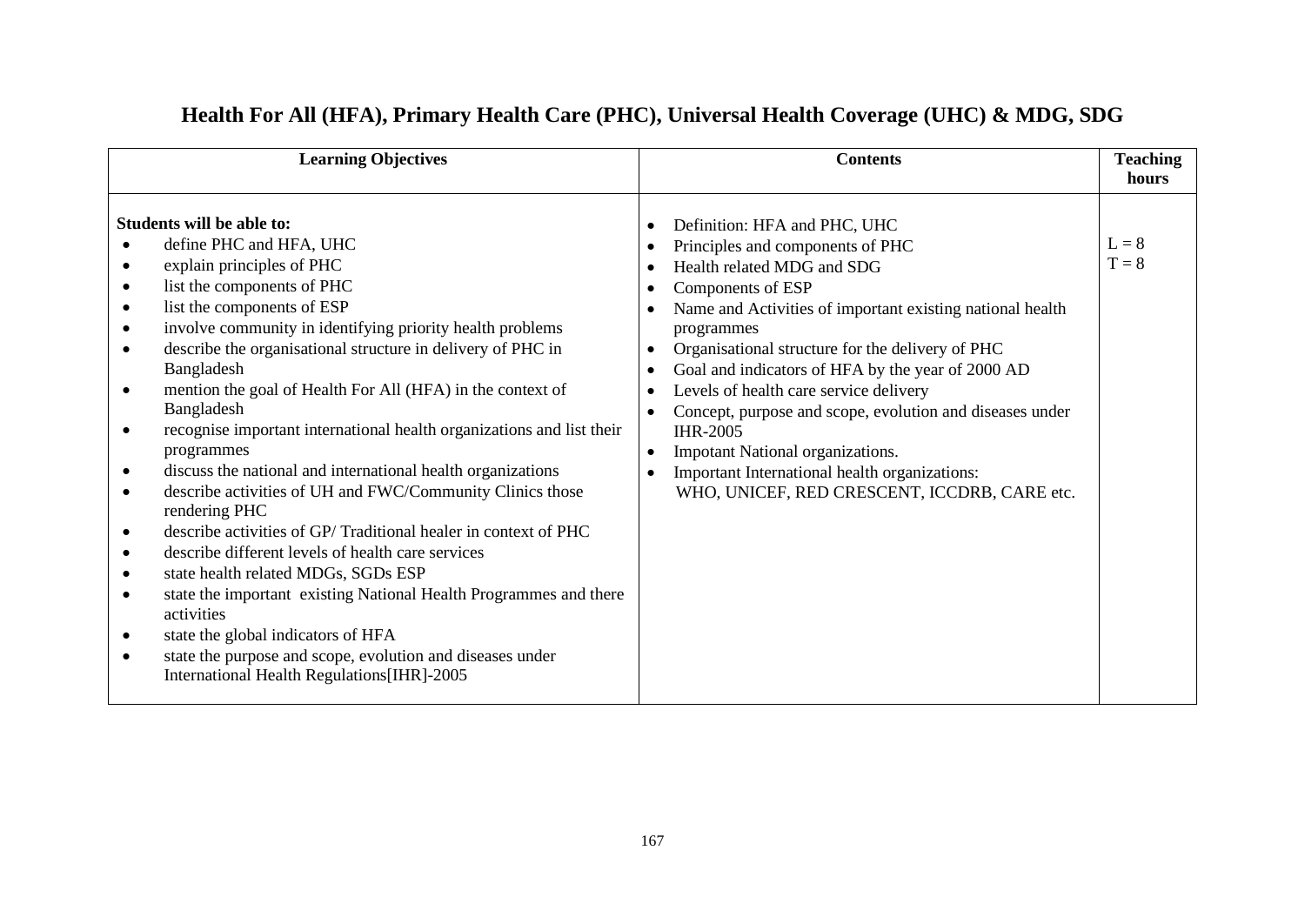| <b>Learning Objectives</b>                                                                                                                                                                                                                                                                                                                                                                                                                                                                                                     | <b>Contents</b>                                                                                                                                                                                                                                                                                                                                                                                                              | <b>Teaching hours</b> |
|--------------------------------------------------------------------------------------------------------------------------------------------------------------------------------------------------------------------------------------------------------------------------------------------------------------------------------------------------------------------------------------------------------------------------------------------------------------------------------------------------------------------------------|------------------------------------------------------------------------------------------------------------------------------------------------------------------------------------------------------------------------------------------------------------------------------------------------------------------------------------------------------------------------------------------------------------------------------|-----------------------|
| Students will be able to:<br>define Management and Administration<br>state the Functions and Principles of Management and<br>Administration and Systems Strengthening<br>define Planning<br>state the indication of Planning and Local Level Planning<br>describe the health care delivery system of Bangladesh<br>illustrate the organizational structures of health care delivery at<br>different levels<br>state the health care referral system in Bangladesh<br>state the charter of duties of different health personnel | • Definition, Functions, Principles of Management and<br>Administration<br>Definition, Indication and Process of Planning and<br><b>Planning Cycle</b><br>Health Care Delivery System of Bangladesh<br>Organizational Structure of Health Care Delivery in<br>Bangladesh including reporting, supervision, and<br>monitoring<br>Health Care Referral System in Bangladesh<br>Charter of duties of different health personnel | $L = 3$<br>$T = 4$    |

## **Public Health Administration & Management**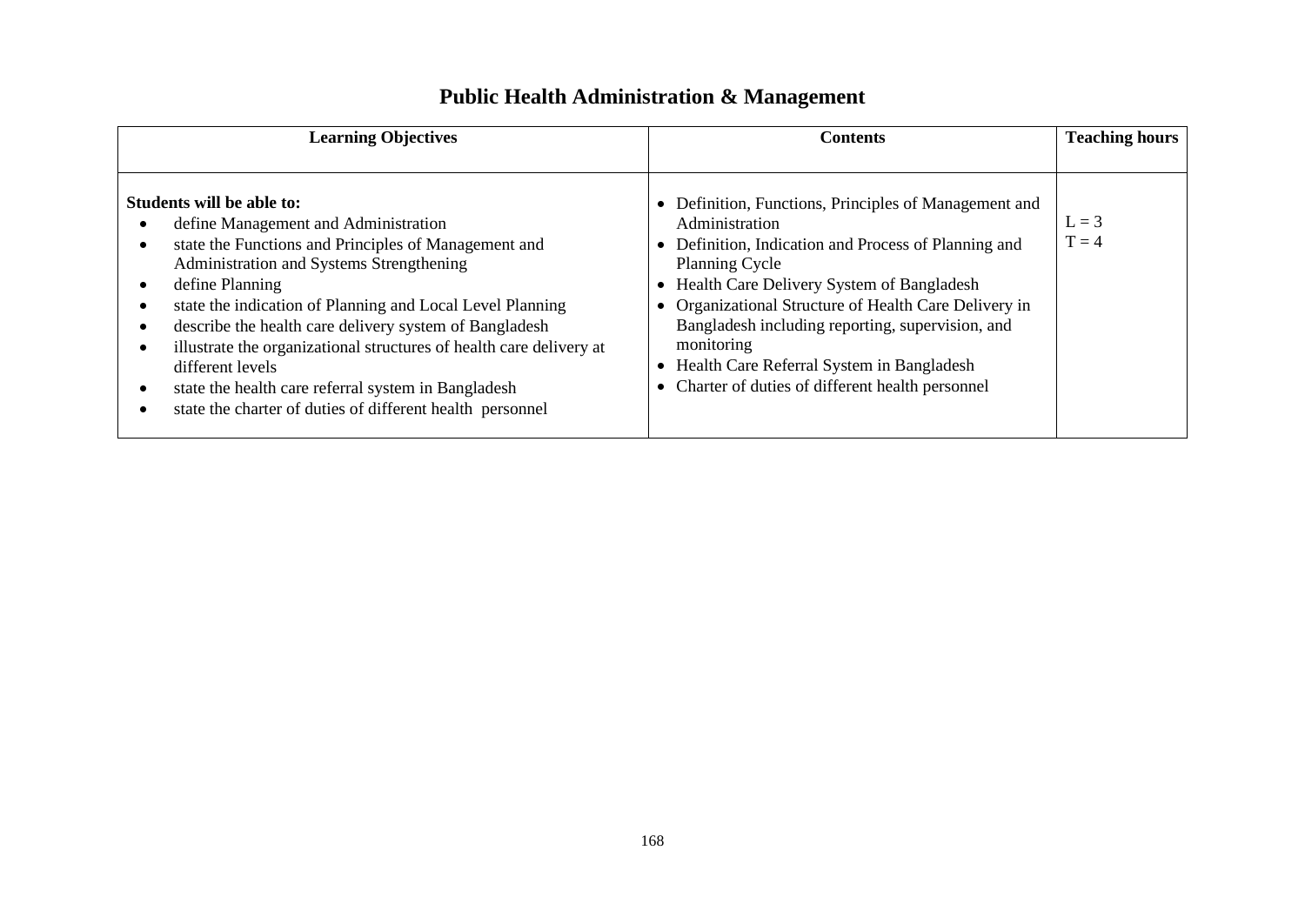### **Summative assessment of Community Medicine 3 rd Professional Exam Assessment systems and mark distribution**

| <b>Components</b>                                                                                                                                                                           | <b>Marks</b>   | <b>Total Marks</b> |
|---------------------------------------------------------------------------------------------------------------------------------------------------------------------------------------------|----------------|--------------------|
| <b>WRITTEN EXAMINATION</b><br>MCQ (SBA+MTF)<br>$SAQ + SEQ$<br><b>FORMATIVE</b>                                                                                                              | 20<br>70<br>10 | 100                |
| PRACTICAL EXAMINATION<br><b>CONVENTIONAL PRACTICAL / OSPE</b><br>(3 PROCEDURAL AND 7 QUESTION STATIONS)<br>RFST, SURVEY REPORT ANDSTUDY TOUR<br><b>REPORT</b><br><b>REPORT ON DAY VISIT</b> | 50<br>30<br>20 | 100                |
| <b>ORAL EXAMINATION (Structured)</b><br>2 Boards each of 2 examiners                                                                                                                        |                | 100                |
| <b>Grand Total</b>                                                                                                                                                                          |                | 300                |

➢ There will be separate Answer Script for MCQ

 $\triangleright$  Pass marks 60 % in each of theoretical, oral and practical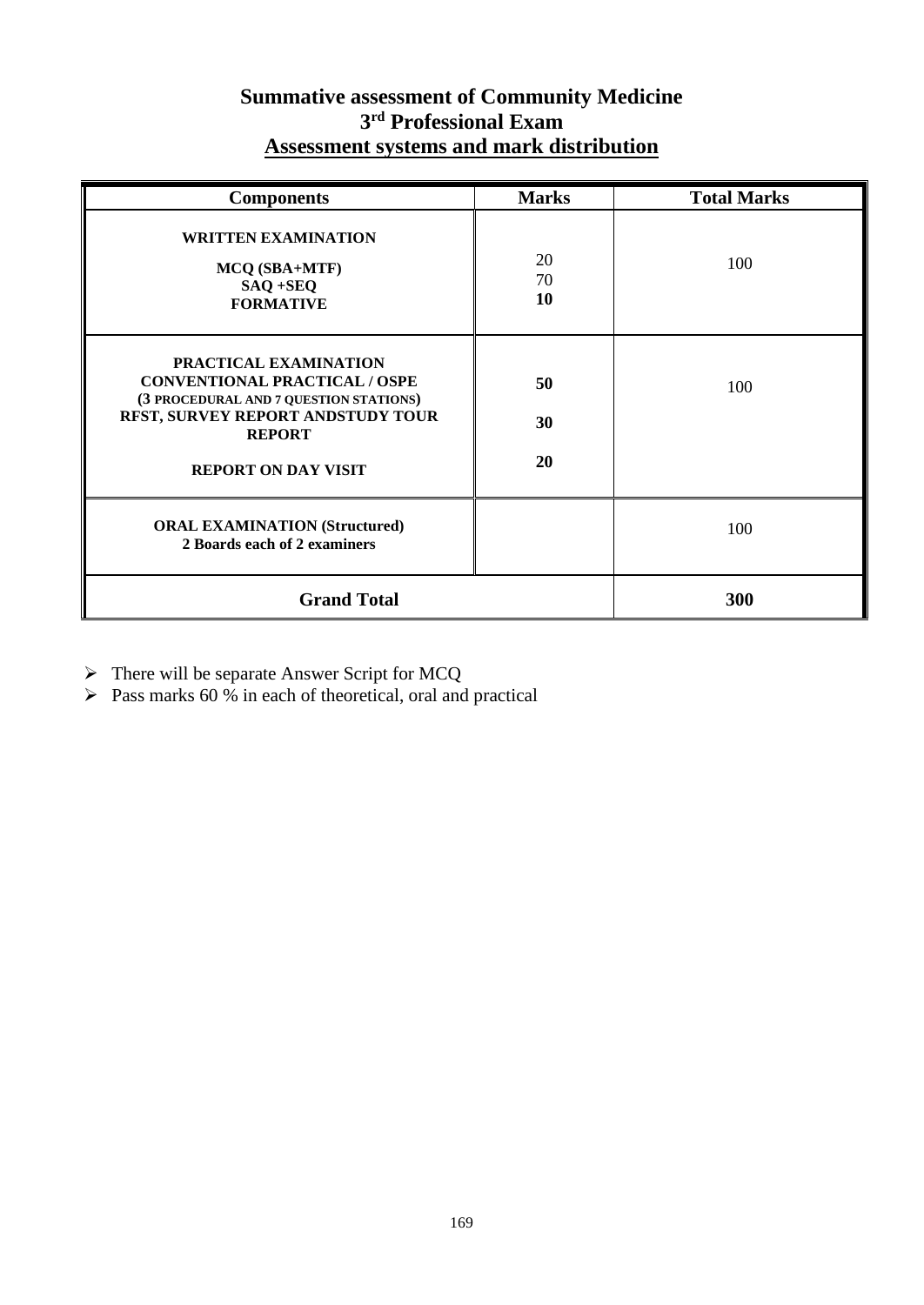# **TIME SCHEDULE**

|                         | <b>Students' Time</b>                                                             |                |                 |
|-------------------------|-----------------------------------------------------------------------------------|----------------|-----------------|
|                         | <b>TOPIC</b>                                                                      | <b>LECTURE</b> | <b>TUTORIAL</b> |
| 1.                      | <b>Concept of Public Health, Community Medicine,</b><br><b>Health and Disease</b> | 12 hours       | 12 hours        |
| 2.                      | <b>Behavioural Science</b>                                                        | 04 hours       | 08 hours        |
| 3.                      | <b>Health Communication and H Ed</b>                                              | 04 hours       | 08 hours        |
| $\overline{\mathbf{4}}$ | <b>Medical Entomology</b>                                                         | 04 hours       | 06 hours        |
| 5                       | <b>Research methodology and Biostatistics</b>                                     | 10 hours       | 13 hours        |
|                         | Part 1                                                                            | 34 H           | 47 H            |
| 6                       | <b>Environment and Health</b>                                                     | 06 hours       | 08 hours        |
| $\overline{7}$          | <b>Immunity, Immunization and Disinfection</b>                                    | 04 hours       | 08 hours        |
| 8                       | <b>Public Health Nutrition</b>                                                    | 08 hours       | 08 hours        |
| 9                       | <b>Principles of Epidemiology</b>                                                 | 14 hours       | 16 hours        |
| 10                      | <b>Epidemiology of CD and NCD</b>                                                 | 15 hours       | 30 hours        |
| 11                      | <b>MCH-FP and Demography</b>                                                      | 10 hours       | 16 hours        |
| 12                      | <b>School Health Service</b>                                                      | 04 hours       | 04 hours        |
| 13                      | <b>Occupational Health</b>                                                        | 04 hours       | 06 hours        |
| 14                      | HFA, Primary Health Care, Universal Health                                        | 08 hours       | 08 hours        |
|                         | <b>Coverage and existing National Health</b>                                      |                |                 |
|                         | Programmes, MDGs, SDG                                                             |                |                 |
| 15                      | <b>Public Health Adminstration and Management</b>                                 | 03 hours       | 04 hours        |
|                         | Part 2                                                                            | 76 H           | 108 H           |
|                         | <b>GRAND TOTAL</b>                                                                | 110 hours      | 155 hours       |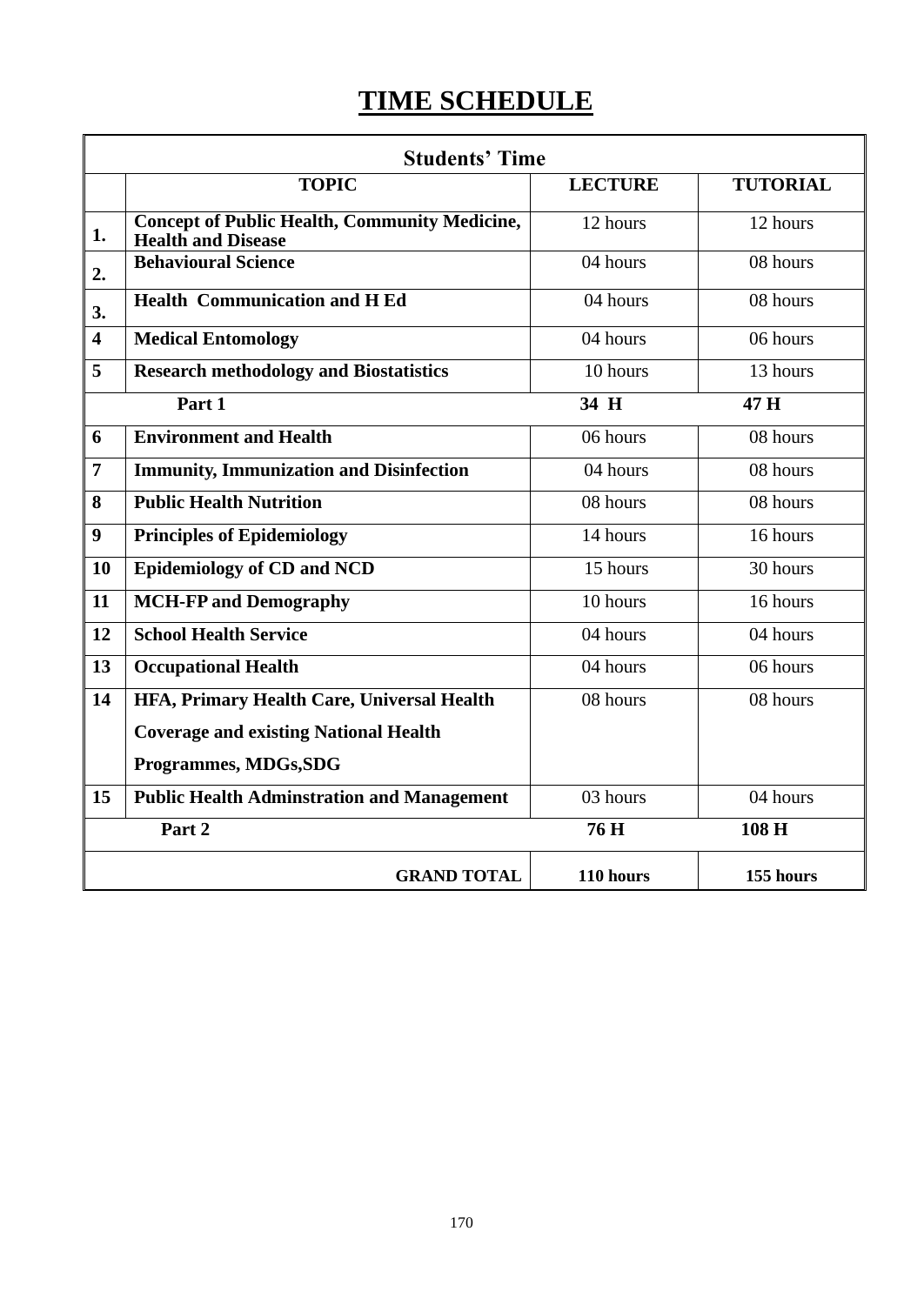## **Subject: Community Medicine**

| 1st part                                                                          |            | Lecture         | : 34 hours    |
|-----------------------------------------------------------------------------------|------------|-----------------|---------------|
|                                                                                   |            | Tutorial        | : 47 hours    |
| 2nd Part                                                                          | $\sim 100$ | Lecture         | : 76 hours    |
| COME (community oriented medical education): 30 days                              |            | <b>Tutorial</b> | $: 108$ hours |
| $(10 \text{ Days day visit} + 10 \text{ Days RFST} + 10 \text{ Days study tour})$ |            |                 |               |

| Total $(1st Part + 2nd Part)$ : | Lecture             | $: 110$ hours        |
|---------------------------------|---------------------|----------------------|
|                                 | <b>Tutorial</b>     | $: 155$ hours        |
|                                 | Integrated teaching | $: 10 \text{ hours}$ |
|                                 | <b>COME</b>         | $: 30 \text{ days}$  |
|                                 |                     |                      |

## **Residential Field Site Training Program**

- ➢ RFST Course for Fourth Year Students is an integral part of the curriculum of Community Medicine.
- ➢ Head of the Department of Community Medicine will implement the program as a coordinator.
- ➢ Teachers of Community Medicine assisted by UNHFPO will perform the responsibility for successful implementation of the program.
- ➢ Health Educator of Community Medicine will organize field level activities of the students.
- $\triangleright$  All categories of personnel involved in this program will be given remuneration as per WHO rules regulation approved by MOHandFW

#### **Objectives of RFST**

After completion of the Residential Field Site Training Program as future health care providers students will be able to:

- become accustomed with the environment and lifestyle of peoples of rural community.
- identify health needs and problems of the community people and prioretise them
- conduct survey based on health needs and problems of the community
- be acquainted with health care delivery system at PHC level in Bangladesh.
- develop intersectoral coordination.

#### **Schedule Programme**

Daily activities schedule will be designed by the Department of Community Medicine.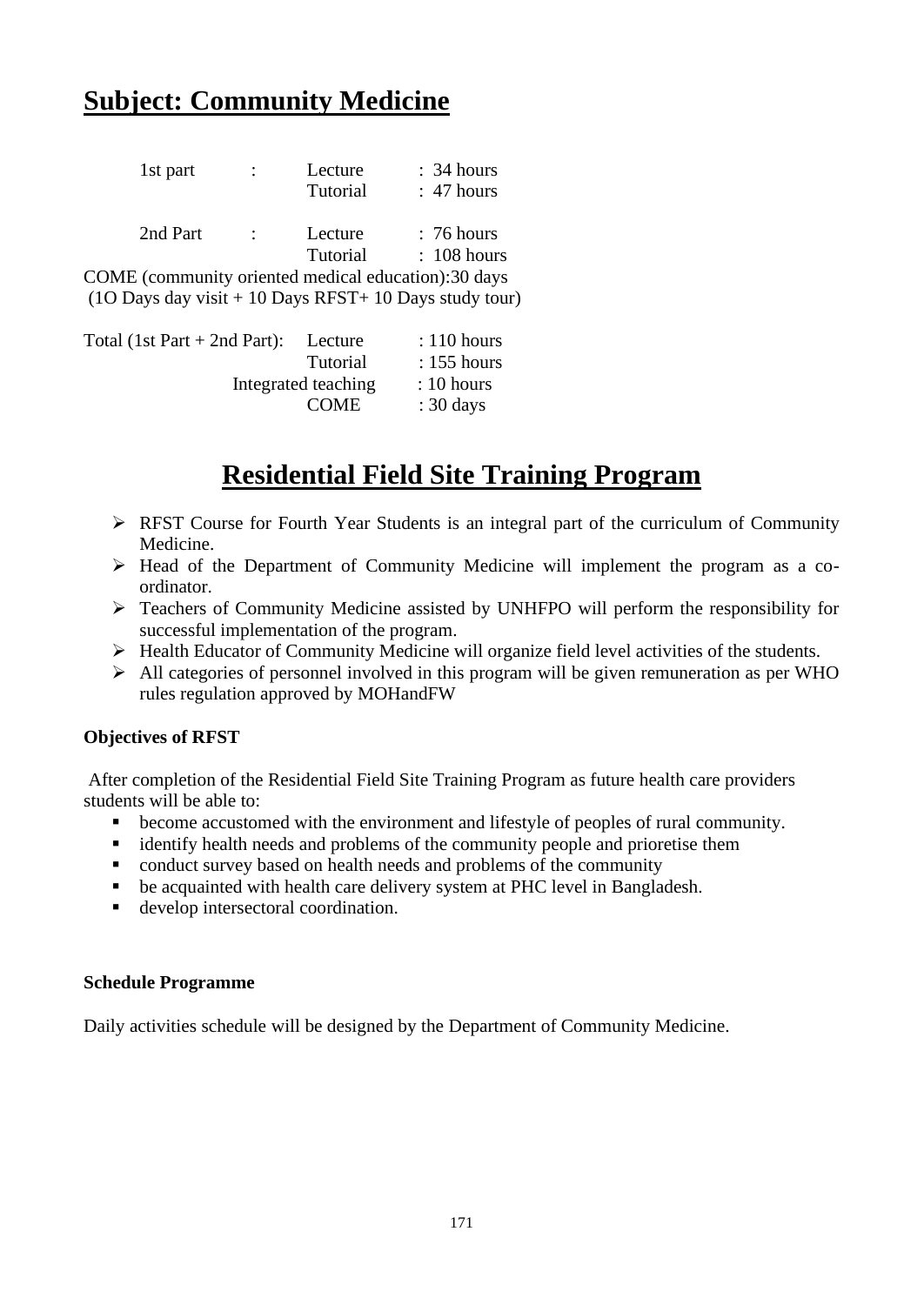#### **Thana Health Complex**

The use of the teaching facilities, access to patient areas and employment of THC staff are all under the control of the Thana Health and Family Planning Officer (TH and FPO), and teachers from medical college must respect his/her authority in these matters.

Apart from the outdoor, ward and laboratory area two rooms are available for teaching sessions. These are the classroom and the Resident Medical Officer's room.

## **Transport**

Two microbus having capacity of 25 seats would be engaged for taking students and teachers from the college campus to the Thana Health Complex during RFST Programme and preparatory period.

The driver of the micro-bus has a fixed schedule to follow. This is under the control of the Head of Department of Community Medicine.

## **Accommodation**

There are two dormitories both with twenty beds for the students. In each dormitory there are two single seated rooms with sanitary facilities for teachers.

08 (eight) supporting staff (two drivers, two guards, two cook and two table boy) will be appointed for the conduction of the RFST Programme at Thana Health Complex.

The THFPO will support the programme by engaze in the working doctors and staffs.

## **Games**

Arrangement for badminton, caromboards and volleyballs could be made available at the dormitories.

Students may take their own music player or Walkman. But no loud music will be allowed in the dormitories. No music is allowed after 10:00 p.m.

## **Student supervision**

Supervision of the students is the responsibility of the Principal, teachers of Community Medicine and TH  $&$  FPO.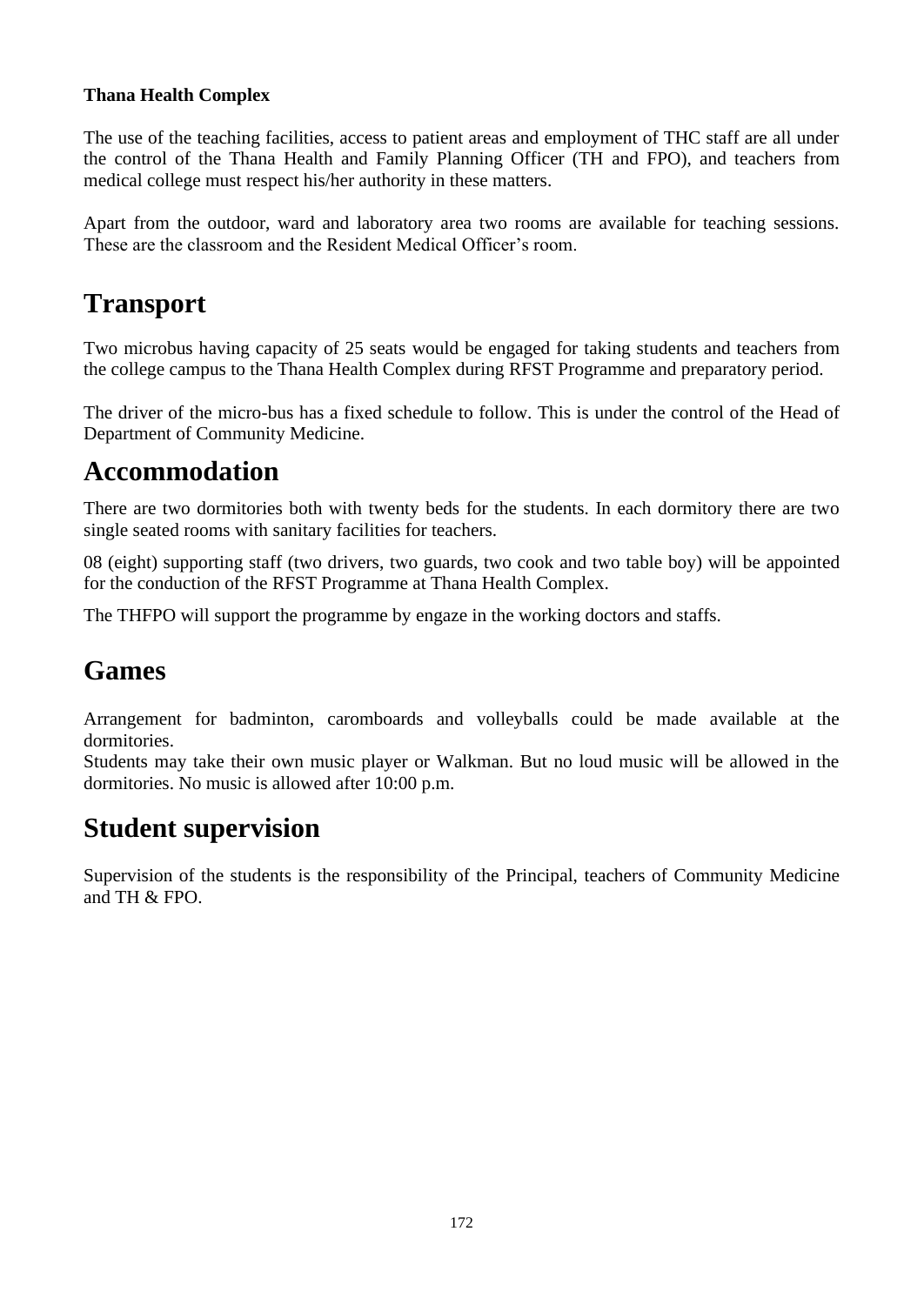# **Community Medicine Teaching Programme**

## **Residential Field Site Training Course**

## **RFST Implementation Schedule**

| Day 1     | Introduction to UHC and briefing on primary level health care     |
|-----------|-------------------------------------------------------------------|
|           | activities and Upazila Health Profile                             |
|           | Indoor patients care                                              |
| Day 2 and | Community health survey                                           |
| Day 3     |                                                                   |
| Day 4     | <b>MCH</b> and FP Services                                        |
|           | Health Education and counselling in MCH                           |
|           | Family Planning and                                               |
|           | Immunisation                                                      |
| Day 5     | Attending the OPDs and Investigation facilities at upazilla level |
|           | Attending the emergency department                                |
| Day 6     | Visit to health related sector working at upazilla level          |
| Day 7     | Visit to a local NGO                                              |
|           |                                                                   |
| Day 8     | Visit to Community Clinic and USC                                 |
| Day 9     | Visit to FWC and Sattelite clinic                                 |
| Day 10    | Evaluation of the programme and presentation                      |
|           | Comments by students, teachers and local health authorities       |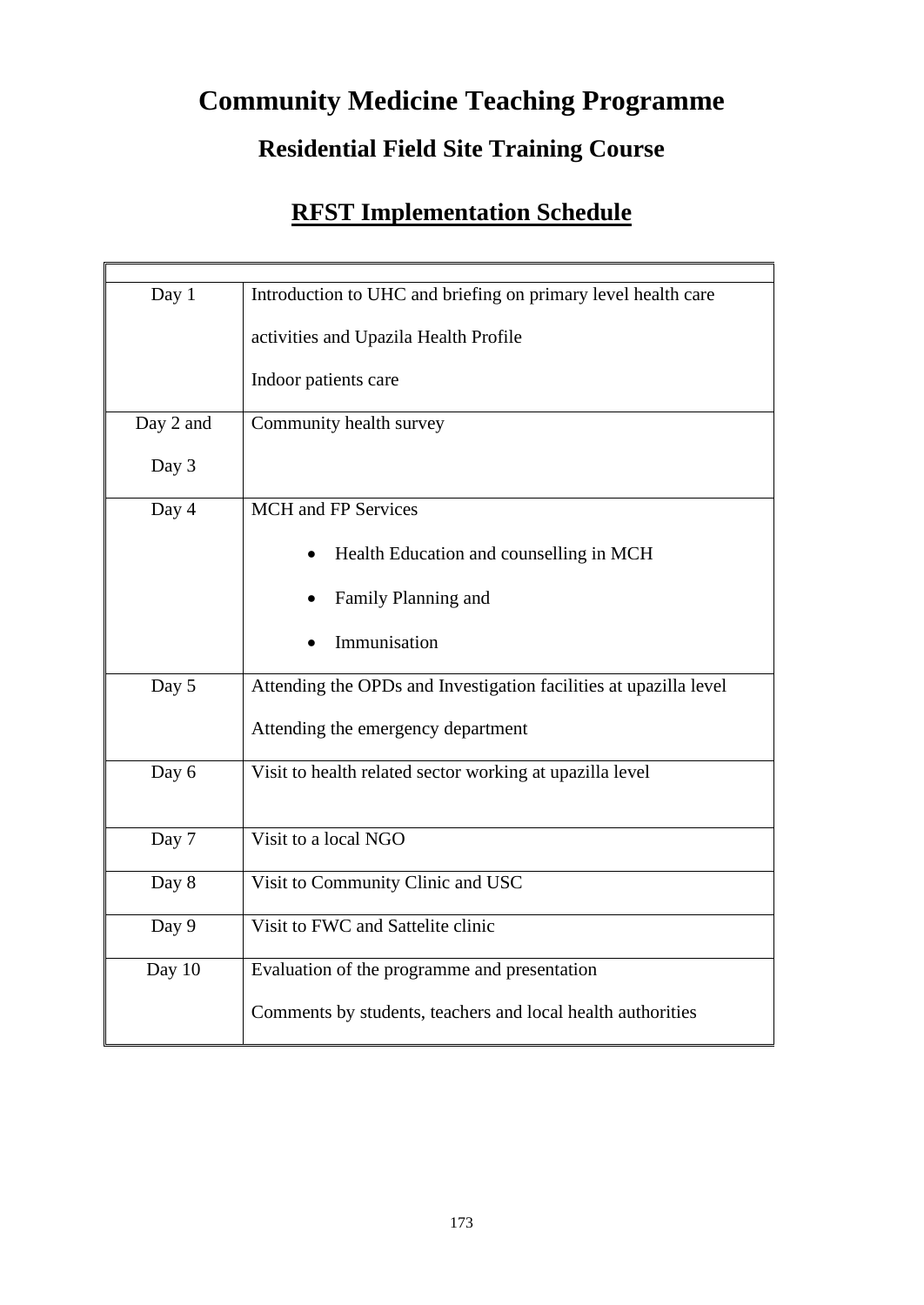## **Draft Structured Questionnaire For Field Site Epidemiological Survey**

This questionnaire should be completed by students after interviewing the head of household or an adult. For some questions, may need to interview an adult female member of the family.

#### SECTION A: GENERAL DETAILS

| 1.                     | Name of village            |                                                                                                                                                                                                                                     |  |
|------------------------|----------------------------|-------------------------------------------------------------------------------------------------------------------------------------------------------------------------------------------------------------------------------------|--|
| $\mathcal{D}_{\alpha}$ | Name of Union              | $\ddot{\cdot}$ , and the contract of the contract of the contract of the contract of the contract of the contract of the contract of the contract of the contract of the contract of the contract of the contract of the contract o |  |
| 3.                     | Name of Thana              |                                                                                                                                                                                                                                     |  |
| 4.                     | Name of Head of family     |                                                                                                                                                                                                                                     |  |
| 5.                     | Name of person interviewed | $\ddot{\cdot}$ . The contract of the contract of the contract of the contract of the contract of the contract of the contract of the contract of the contract of the contract of the contract of the contract of the contract of th |  |
| 6.                     | Name of student (s)        |                                                                                                                                                                                                                                     |  |
|                        |                            | Roll:                                                                                                                                                                                                                               |  |

#### SECTION B : HOUSEHOLD DETAILS

8. Please state number of people in the family (oldest member of family first)

|                             | <b>Name</b> | <b>Relationship to</b><br>head of family                  | <b>Sex</b> | Age | Occupation | <b>Education</b><br><b>Level achieved</b> |
|-----------------------------|-------------|-----------------------------------------------------------|------------|-----|------------|-------------------------------------------|
| $\mathbf I$                 |             |                                                           |            |     |            |                                           |
| $\mathbf{I}$                |             |                                                           |            |     |            |                                           |
| $\mathop{\rm III}\nolimits$ |             |                                                           |            |     |            |                                           |
| IV                          |             |                                                           |            |     |            |                                           |
| V                           |             |                                                           |            |     |            |                                           |
| VI                          |             |                                                           |            |     |            |                                           |
| VII                         |             |                                                           |            |     |            |                                           |
| <b>VIII</b>                 |             |                                                           |            |     |            |                                           |
| IX                          |             |                                                           |            |     |            |                                           |
| $\boldsymbol{X}$            |             |                                                           |            |     |            |                                           |
| 9.                          |             | Type of housing? Pucca (building) / tin roof / thatched : |            |     |            |                                           |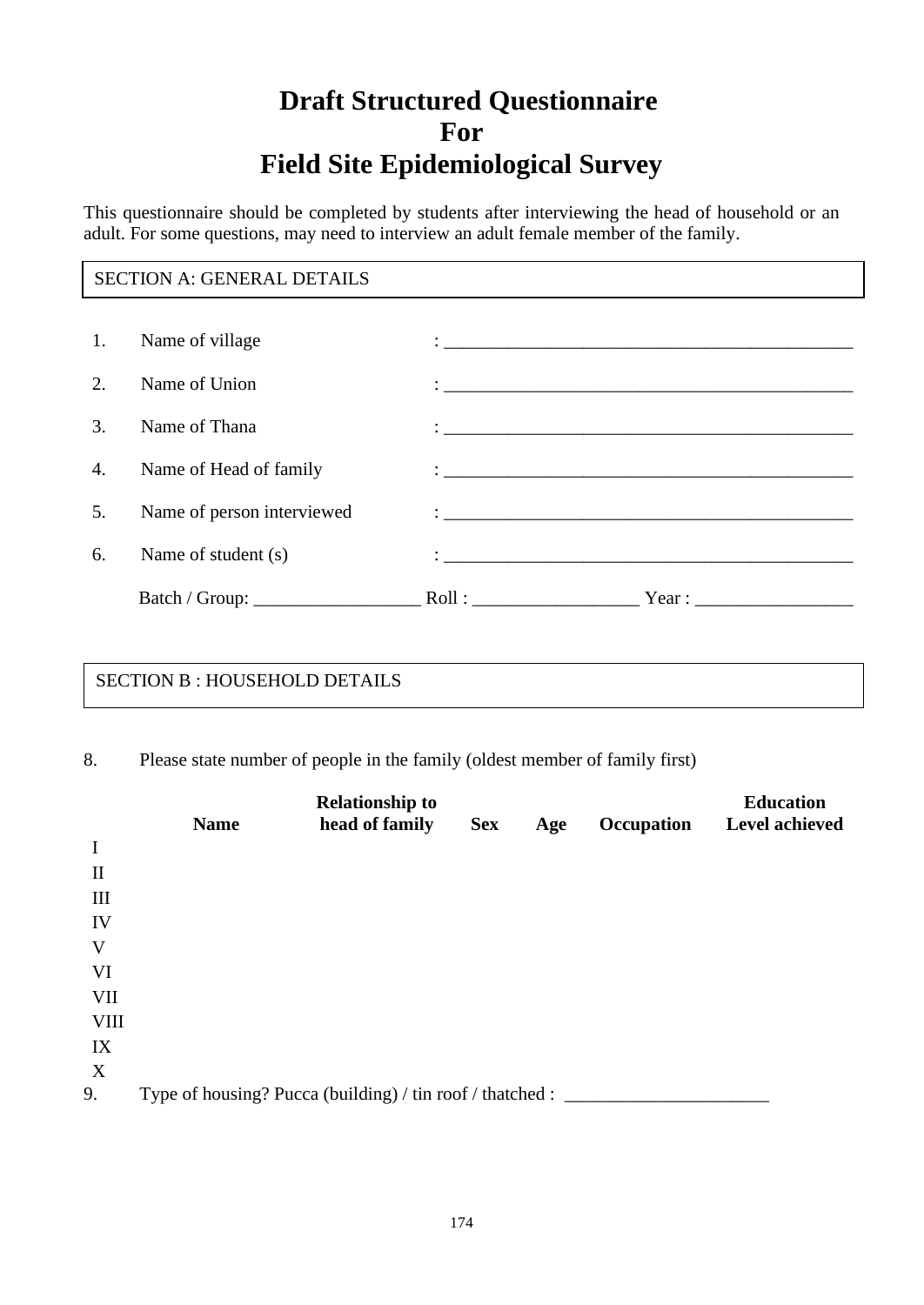10. Family income per month :  $\overline{\phantom{a}}$ 

If landowner, approx. amount of land owned : \_\_\_\_\_\_\_\_\_\_\_\_\_\_\_\_\_\_\_\_\_\_\_\_\_\_\_\_\_\_\_\_\_\_\_

- 11. Disposal of excreta? Sanitary latrine / Insanitary latrine / Open air latrine :
- \_\_\_\_\_\_\_\_\_\_\_\_\_\_\_\_\_\_\_\_\_\_\_\_\_\_\_\_\_\_\_\_\_\_\_\_\_\_\_\_\_\_\_\_\_\_\_\_\_\_\_\_\_\_\_\_\_\_\_\_\_\_\_\_\_\_\_\_\_\_\_\_ 12. Source of drinking water? Tubewell/ River / Pond / Others

Of others, please specify: \_\_\_\_\_\_\_\_\_\_\_\_\_\_\_\_\_\_\_\_\_\_\_\_\_\_\_\_\_\_\_\_\_

#### SECTION B: MATERNAL HEALTH AND FAMILY PLANNING

13. Any pregnancy in the household ending within the last 12 months (excluding current pregnancy ) Yes / No: \_\_\_\_\_\_\_\_\_\_\_\_\_\_\_\_\_\_\_\_\_\_\_\_\_\_\_\_\_\_\_\_\_\_\_\_\_\_\_\_\_\_\_\_\_\_\_\_\_\_\_\_\_\_\_\_

If yes, outcomeof baby : normal alive/ abnormal alive / dead

Outcome of mother : alive / dead

Was there any complications?

a) During the pregnancy (before delivery) e.g. anaemia, pre-eclampsia : Yes/ No

If yes, specify :  $\frac{1}{2}$  is the set of the set of the set of the set of the set of the set of the set of the set of the set of the set of the set of the set of the set of the set of the set of the set of the set of the

b) At the time of delivery: Yes / No

If yes, specify :  $\frac{1}{2}$  is the set of  $\frac{1}{2}$  is the set of  $\frac{1}{2}$  is the set of  $\frac{1}{2}$  is the set of  $\frac{1}{2}$  is the set of  $\frac{1}{2}$  is the set of  $\frac{1}{2}$  is the set of  $\frac{1}{2}$  is the set of  $\frac{1}{2}$  i

c) After delivery e.g. fever, painful perineum, urinary incontinence : Yes / No

If yes, specify :  $\frac{1}{\sqrt{2}}$ 

#### 14. Who attended the pregnant woman at the time of delivery?

#### TBA / FWV / others

If others, please specify :  $\frac{1}{\sqrt{1-\frac{1}{2}}}\left| \frac{1}{\sqrt{1-\frac{1}{2}}}\right|$ 

If other why did the family not contact a health worker?

- a) Not aware of any health worker (HW) in the village
- b) Aware but did not wish to see the HW
- c) Aware but HW too far to visit and she did not come to the village
- d) Other reasons, specify: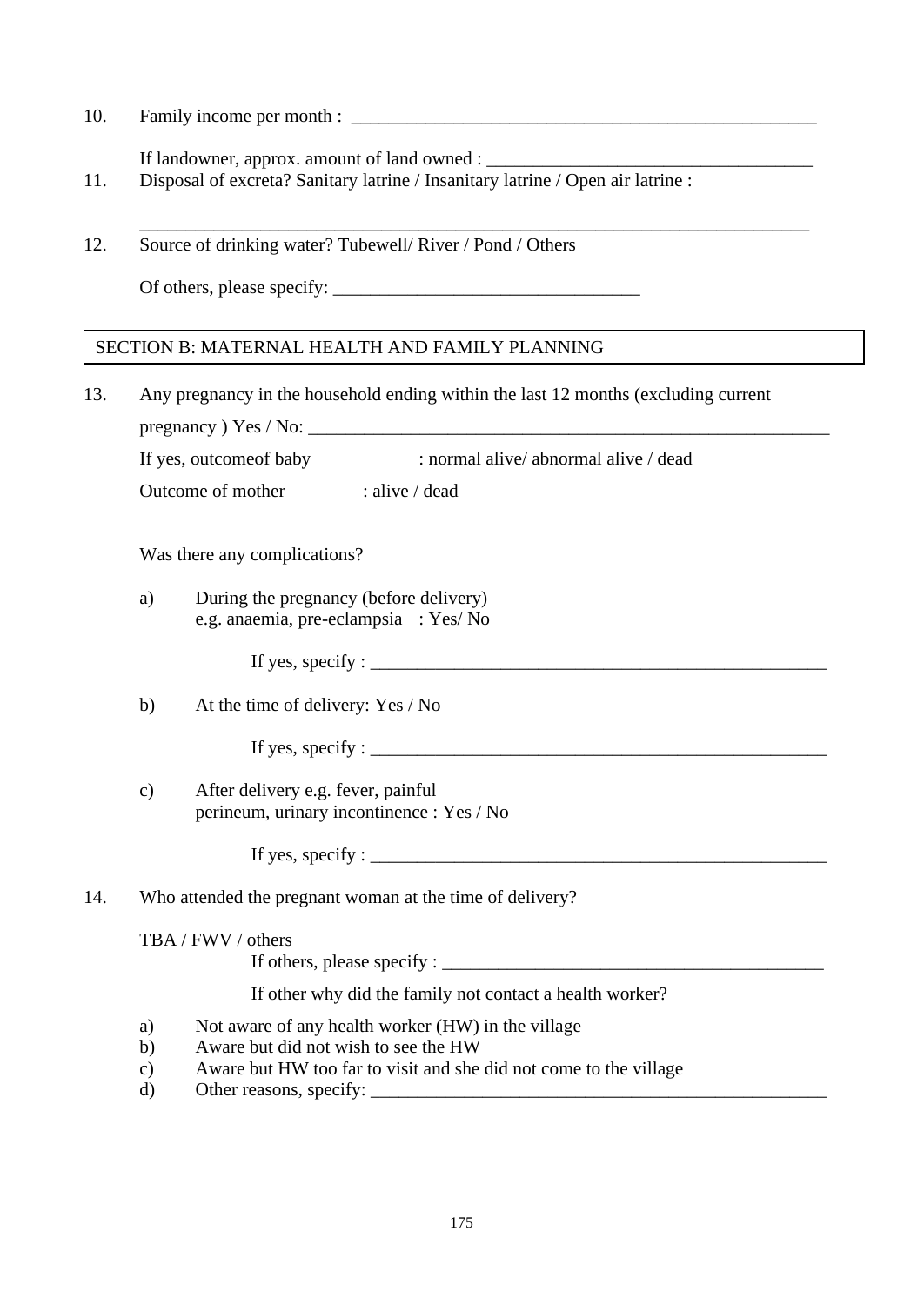| 15. | Where was the place of delivery?                                                                                                                                                                                                                                                                                                           | : Home / Hospital                                                                                                    |  |
|-----|--------------------------------------------------------------------------------------------------------------------------------------------------------------------------------------------------------------------------------------------------------------------------------------------------------------------------------------------|----------------------------------------------------------------------------------------------------------------------|--|
| 16. | Is there any body currently pregnant in the family?                                                                                                                                                                                                                                                                                        | : Yes / No                                                                                                           |  |
| 17. | Any tetanus vaccine (TT) given to women during current or<br>previous (within last 12 months) pregnancy?                                                                                                                                                                                                                                   | : Yes / No                                                                                                           |  |
|     | If yes, numbers of doses $\qquad \qquad : \qquad \qquad$                                                                                                                                                                                                                                                                                   |                                                                                                                      |  |
|     | If not given, because of :                                                                                                                                                                                                                                                                                                                 |                                                                                                                      |  |
|     | a) Not necessary (already received 5 doses)<br>b) Not aware of the need for TT<br>c) Aware but did not wish to have it<br>d) Aware but clinic too far away<br>e) Other specify:                                                                                                                                                            | <u> 2000 - Jan James James James James James James James James James James James James James James James James J</u> |  |
| 18. | Practice of Family Planning<br>Male<br>: Yes / No<br>If yes, type: Condom / Vasectomy / Other, specify: ______________________________<br>If no, reason: $\frac{1}{2}$ reason:<br>: $Yes / No$<br>Female<br>If yes, type: Oral pill / Injection / IUCD / Ligation / Other, specify: ____________________________<br>If no, reason : $\Box$ |                                                                                                                      |  |

### SECTION D: CHILD HEALTH

19. Immunisation status of under 5 children (check immunisation card if available)

|                            | Child 1                           | Child 2 | Child 3 | Child 4 | Child 5 |
|----------------------------|-----------------------------------|---------|---------|---------|---------|
| Penta 1, 2, 3              |                                   |         |         |         |         |
| OPV 1, 2, 3                |                                   |         |         |         |         |
| <b>BCG</b>                 |                                   |         |         |         |         |
| Measles                    |                                   |         |         |         |         |
| None given                 |                                   |         |         |         |         |
| If none given, because of: |                                   |         |         |         |         |
| a)                         | Not aware of the need for vaccine |         |         |         |         |
| b)                         | Aware but not wish to have it     |         |         |         |         |
| $\mathbf{c})$              | Aware but clinic too far away     |         |         |         |         |
| d)                         | Other, specify:                   |         |         |         |         |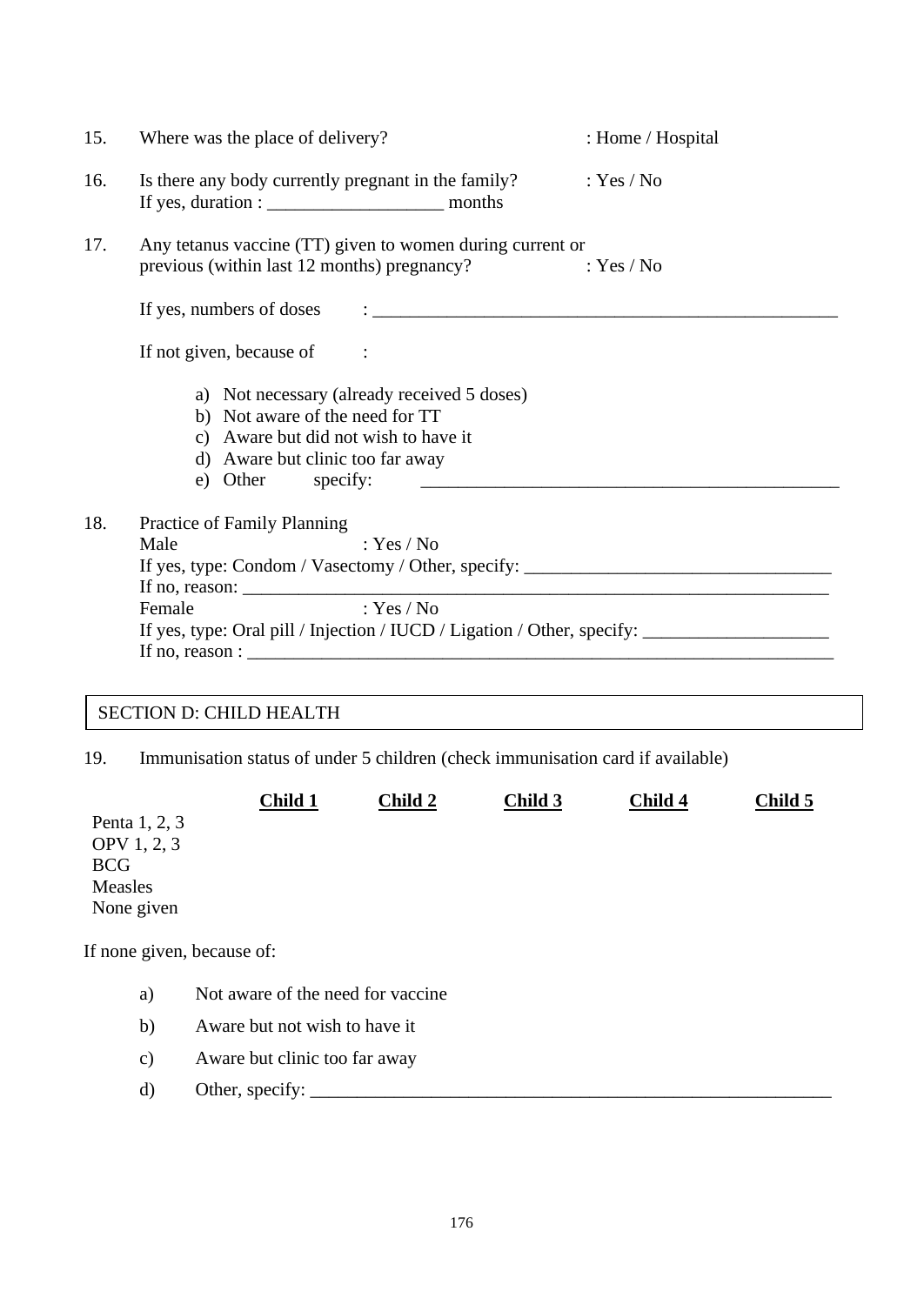| <b>Duration of suckling</b><br><u>Age</u> | <b>Weaning time</b> |
|-------------------------------------------|---------------------|
| a)                                        |                     |
| b)                                        |                     |
| $\circ)$                                  |                     |
| d)                                        |                     |
| e)                                        |                     |

21. Anthropometry of under 5: Mid upper arm circumference (MUAC) and / or height and weight

| $\mathbf{Age}$ | Wt in Kg | Ht in Cm | <b>MUAC Cm</b> |
|----------------|----------|----------|----------------|
| a)             |          |          |                |
| b)             |          |          |                |
| $\circ)$       |          |          |                |
| d)             |          |          |                |
| e)             |          |          |                |
|                |          |          |                |

### SECTION E : MORBIDITY

22. Below is a list of diseases. Please indicate if anybody in your household currently suffers from any of these.

|     | <b>Diseases</b>                          | No. of persons affected | <u>Age</u> |
|-----|------------------------------------------|-------------------------|------------|
|     | Diarrhoeal disease                       |                         |            |
|     | Helminthic infection                     |                         |            |
|     | <b>Scabies</b>                           |                         |            |
|     | Other skin infection                     |                         |            |
|     | Cataract                                 |                         |            |
|     | Eye infection                            |                         |            |
|     | Vit, A deficiency (child night           |                         |            |
|     | blindness)                               |                         |            |
|     | Dental caries                            |                         |            |
|     | Chronic suppurative otitis media         |                         |            |
|     | <b>Tuberculosis</b>                      |                         |            |
|     | Acute respiratory infection              |                         |            |
| 23. | Any physical disabilities in the family? | : Yes/ No               |            |
|     | If yes, please specify:                  |                         |            |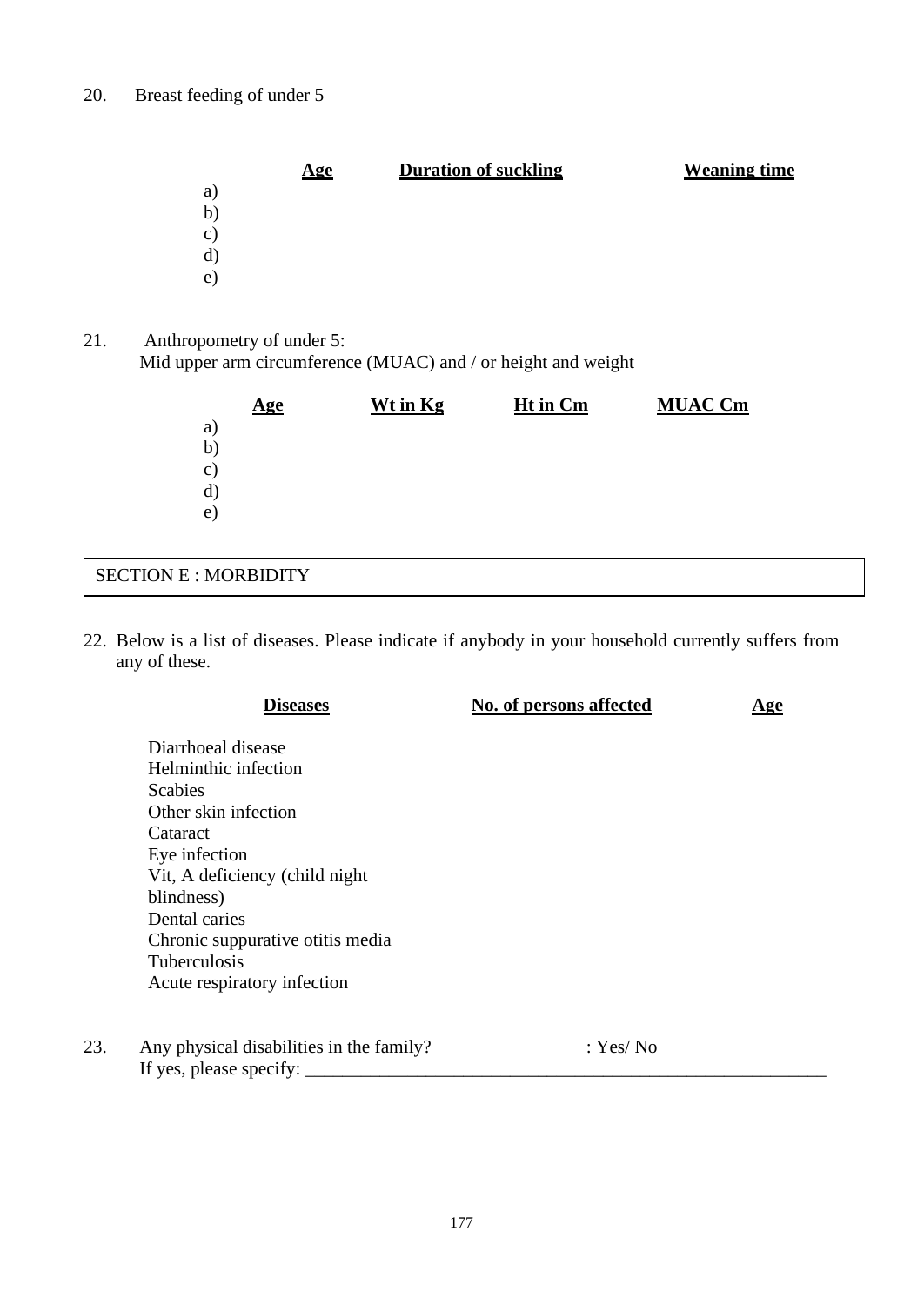24. Who do you normally contact first if any of your family become ill?

Government doctor /Un-qualified doctor / Homeopath / Hakim (Kabiraj) / Others If other, specify :  $\Box$ 

If not government doctor, give reason : \_\_\_\_\_\_\_\_\_\_\_\_\_\_\_\_\_\_\_\_\_\_\_\_\_\_\_\_\_\_\_\_\_\_\_\_\_\_\_\_\_

#### SECTION F: MORTALITY

25. Has there been any death in the household within the last 5 years? If yes:

|               | Age at death | <b>Sex</b> | <b>Possible cause of death</b> |
|---------------|--------------|------------|--------------------------------|
| a)            |              |            |                                |
| b)            |              |            |                                |
| $\mathbf{c})$ |              |            |                                |
| d)            |              |            |                                |
| e)            |              |            |                                |

#### SECTION G: KNOWLEDGE, ATTITUDE AND PRACTICE

- 26. Illness related to smoking
- 27. ORS and its preparation / use
- 28. Personal hygiene
- 29. Transmission of infectious disease e.g. malaria, dysentery etc.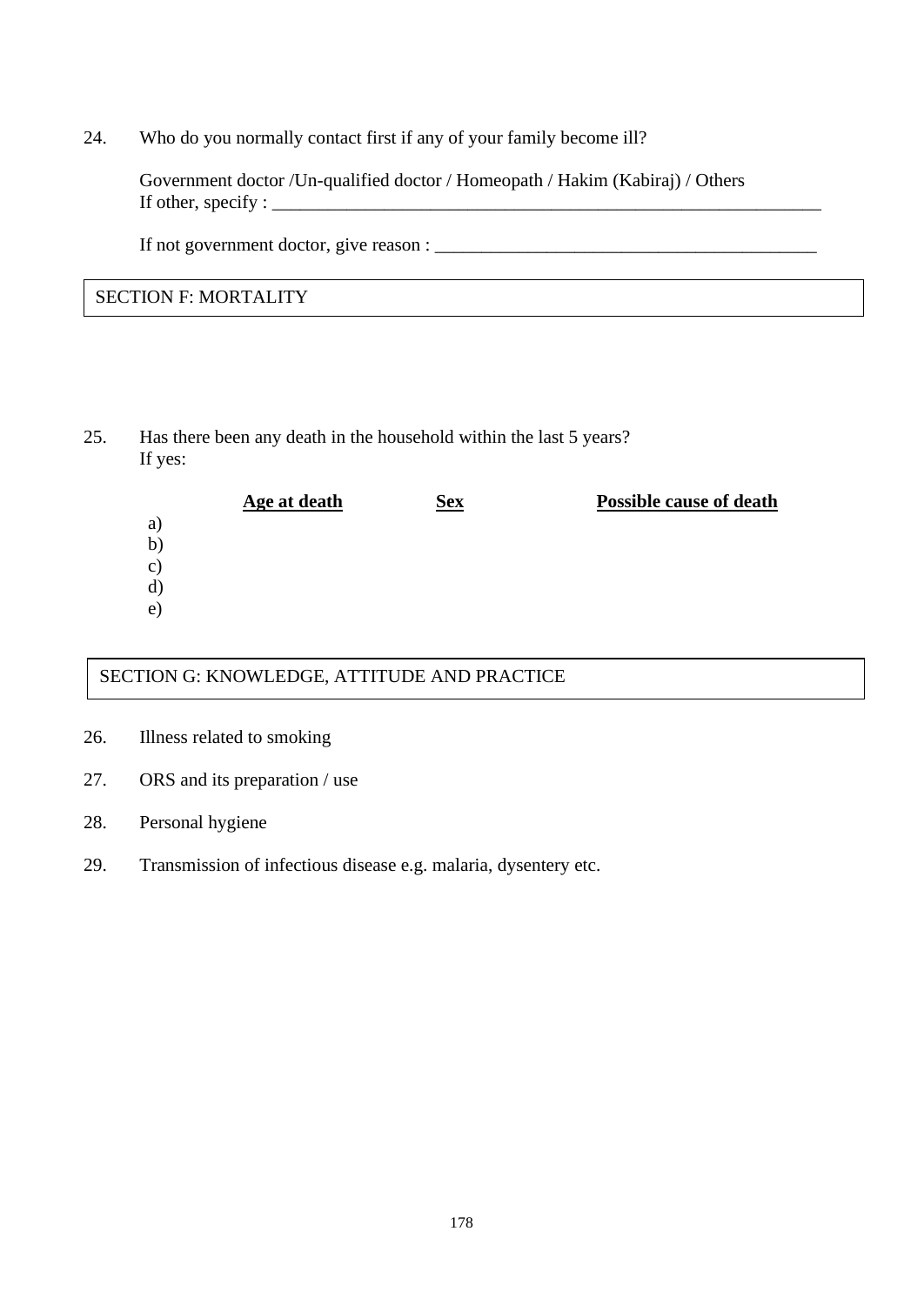## **Glossary**

| <b>AFB</b>        | $=$ | <b>Acid Fast Bacilli</b>                   |
|-------------------|-----|--------------------------------------------|
| AHI               | $=$ | <b>Assistant Health Inspector</b>          |
| <b>ARI</b>        | $=$ | <b>Acute Respiratory Infections</b>        |
| <b>CPR</b>        | $=$ | Contraceptive Prevalence Rate              |
| <b>EPI</b>        | $=$ | <b>Expanded Programme on Immunization</b>  |
| H <sub>I</sub>    | $=$ | <b>Health Inspector</b>                    |
| <b>IPD</b>        | $=$ | <b>In-Patient Department</b>               |
| M.P.              | $=$ | <b>Malarial Parasite</b>                   |
| <b>MCH</b>        | $=$ | Maternal and Child Health                  |
| <b>MCQ</b>        | $=$ | <b>Multiple Choice Questions</b>           |
| MO, MCH           | $=$ | Medical Officer, Maternal and Child Health |
| <b>OHP</b>        | $=$ | Over Head Projector                        |
| <b>OPD</b>        | $=$ | <b>Out-Patient Department</b>              |
| <b>ORS</b>        | $=$ | <b>Oral Dehydration Salt</b>               |
| SI                | $=$ | Sanitary Inspector                         |
| <b>TH&amp;FPO</b> | $=$ | Thana Health and Family Planning Officer   |
| <b>TFR</b>        | $=$ | <b>Total Fertility Rate</b>                |
| <b>TFPO</b>       | $=$ | Thana Family Planning Officer              |
| <b>RFST</b>       | $=$ | <b>Residential Field Site Training</b>     |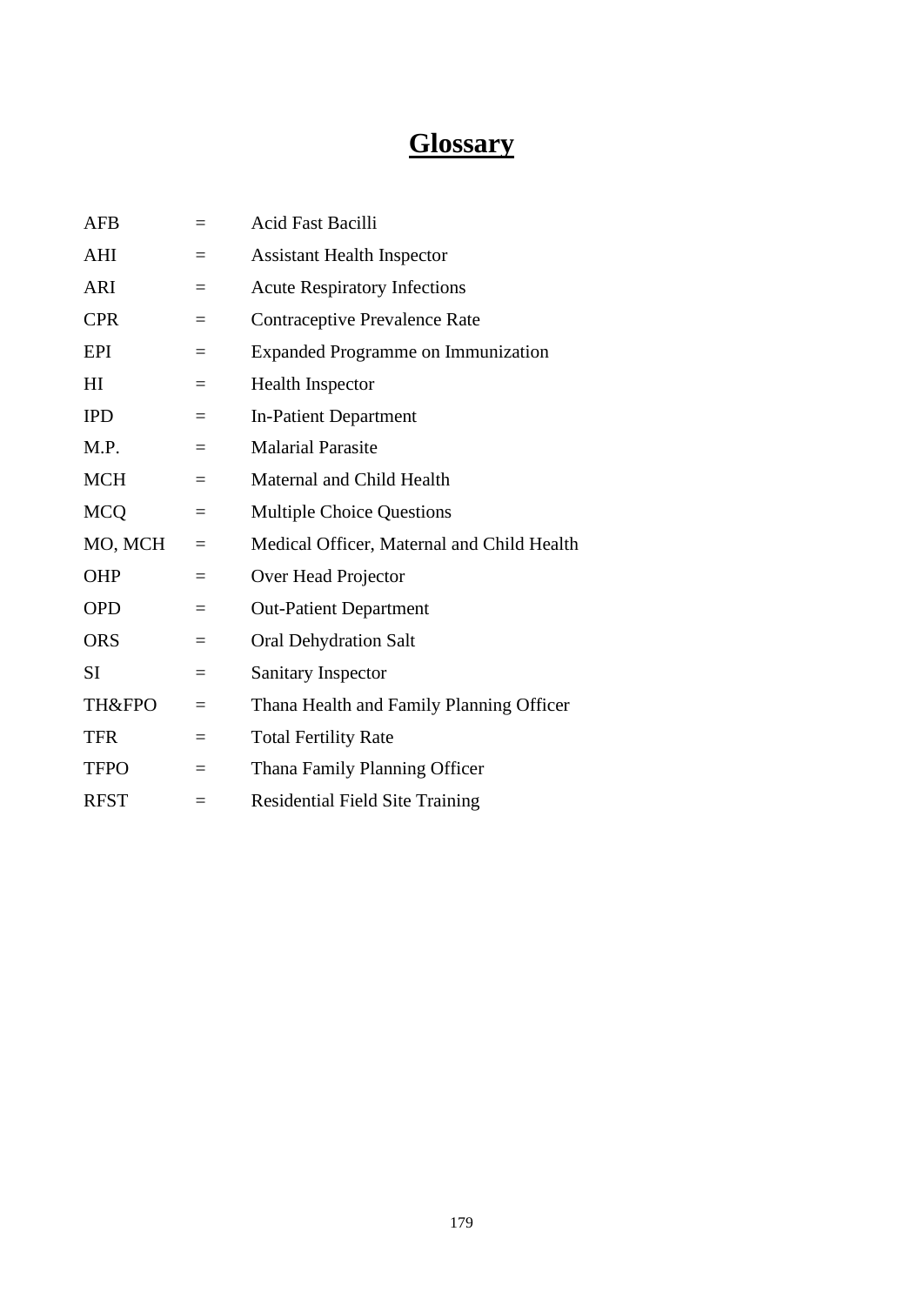## **Day Visit**

### **Objectives of day visits:**

- The students will be acquainted with the-
- organogram of the Organization
- objectives of the Organization
- goal and target of the Organization
- strategy settings by the Organization to fulfil the objectives
- existing resources available of the Organization
- activities of the Organization to reach the target and goal
- achievement of the Orgainization
- constrains of the Orgainization

### **Sites of Day Visit (At least 8 visits)**

- DOTS corner attached to Medical College Hospital
- ORT corner
- MCH clinic attached to Medical College Hospital
- Model FP Clinic attached to Medical College Hospital
- Upazilla Health Complex and Community Clinic
- Health related NGOs
- Pharmaceuticals Industries
- Industries
- Civil Surgeon Office
- Deputy Director of Family Planning (DDFP) office
- Superspecialized health care institutions: Cancer Hospital, ICDDRB, IPH, Leprosy Hospital,

CRP, etc.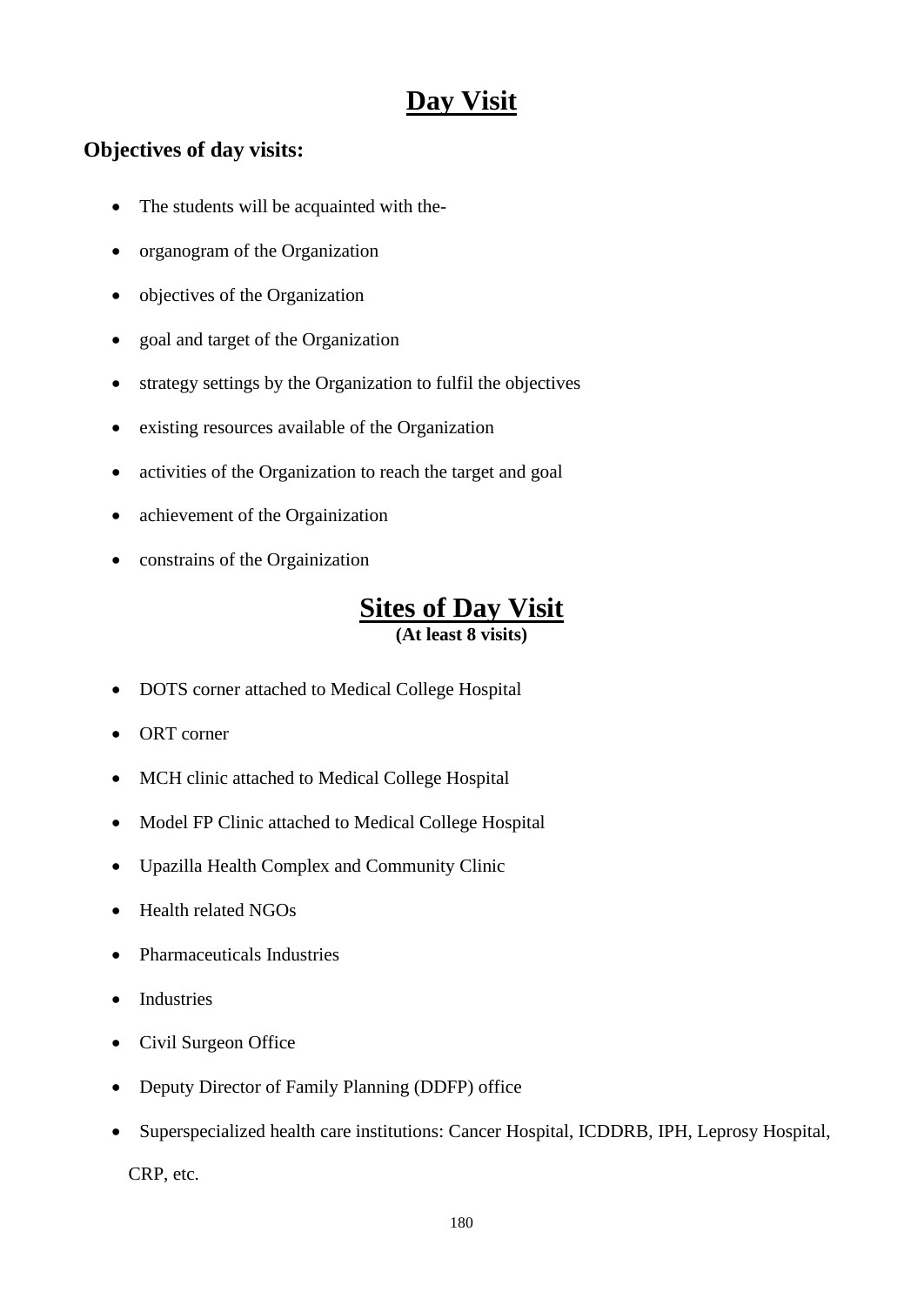# **Guideline for Day visit**

| <b>Sl. No.</b> | <b>Description</b>                                                       |
|----------------|--------------------------------------------------------------------------|
| 01.            | Name of the Organization                                                 |
| 02.            | Type and date of establishment of the Organization                       |
| 03.            | Location of the Organization                                             |
| 04.            | Organogra                                                                |
|                | m of the Organization (use separate sheet)                               |
| 05.            | Objectives of the Organization                                           |
| 06.            | Strategy settings by the Organization                                    |
| 07.            | Existing resources available of the Organization                         |
| 08.            | Target and achievement of the Orgainization                              |
| 09.            | Activities of the Organization                                           |
| 10.            | Social mobilization                                                      |
| 11.            | Problems/constraints of the Organization                                 |
| 12.            | Personal observation and opinion regarding the visit of the Organization |
| 13.            | Conclusion                                                               |